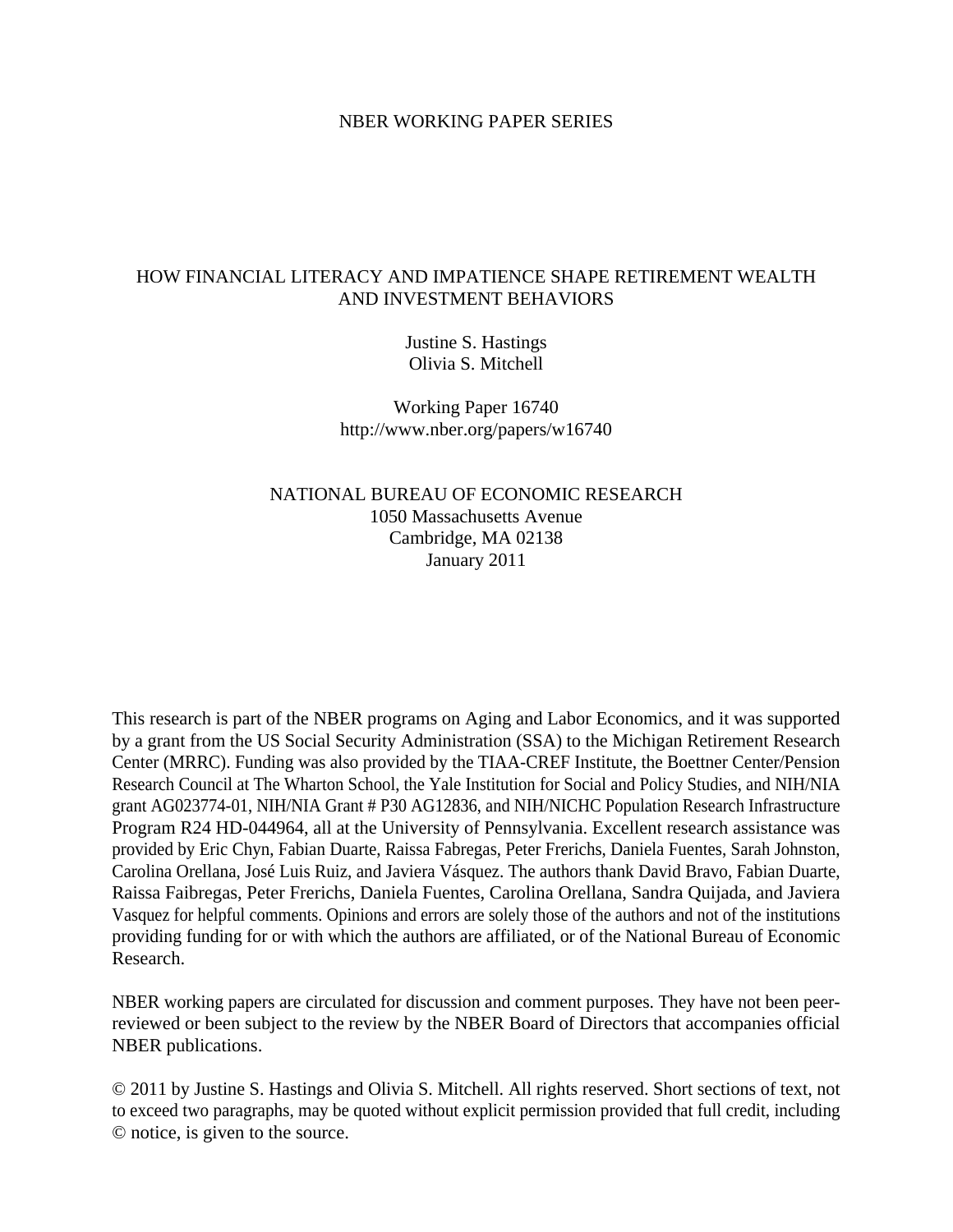How Financial Literacy and Impatience Shape Retirement Wealth and Investment Behaviors Justine S. Hastings and Olivia S. Mitchell NBER Working Paper No. 16740 January 2011 JEL No. E21,G11,G23,H31,J26

### **ABSTRACT**

Two competing explanations for why consumers have trouble with financial decisions are gaining momentum. One is that people are financially illiterate since they lack understanding of simple economic concepts and cannot carry out computations such as computing compound interest, which could cause them to make suboptimal financial decisions. A second is that impatience or present-bias might explain suboptimal financial decisions. That is, some people persistently choose immediate gratification instead of taking advantage of larger long-term payoffs. We use experimental evidence from Chile to explore how these factors appear related to poor financial decisions. Our results show that our measure of impatience is a strong predictor of wealth and investment in health. Financial literacy is also correlated with wealth though it appears to be a weaker predictor of sensitivity to framing in investment decisions. Policymakers interested in enhancing retirement wellbeing would do well to consider the importance of these factors.

Justine S. Hastings Yale University P.O. Box 208264 New Haven, CT 06520-8264 and NBER justine.hastings@yale.edu

Olivia S. Mitchell University of Pennsylvania Wharton School 3620 Locust Walk, St 3000 SH-DH Philadelphia, PA 19104-6302 and NBER mitchelo@wharton.upenn.edu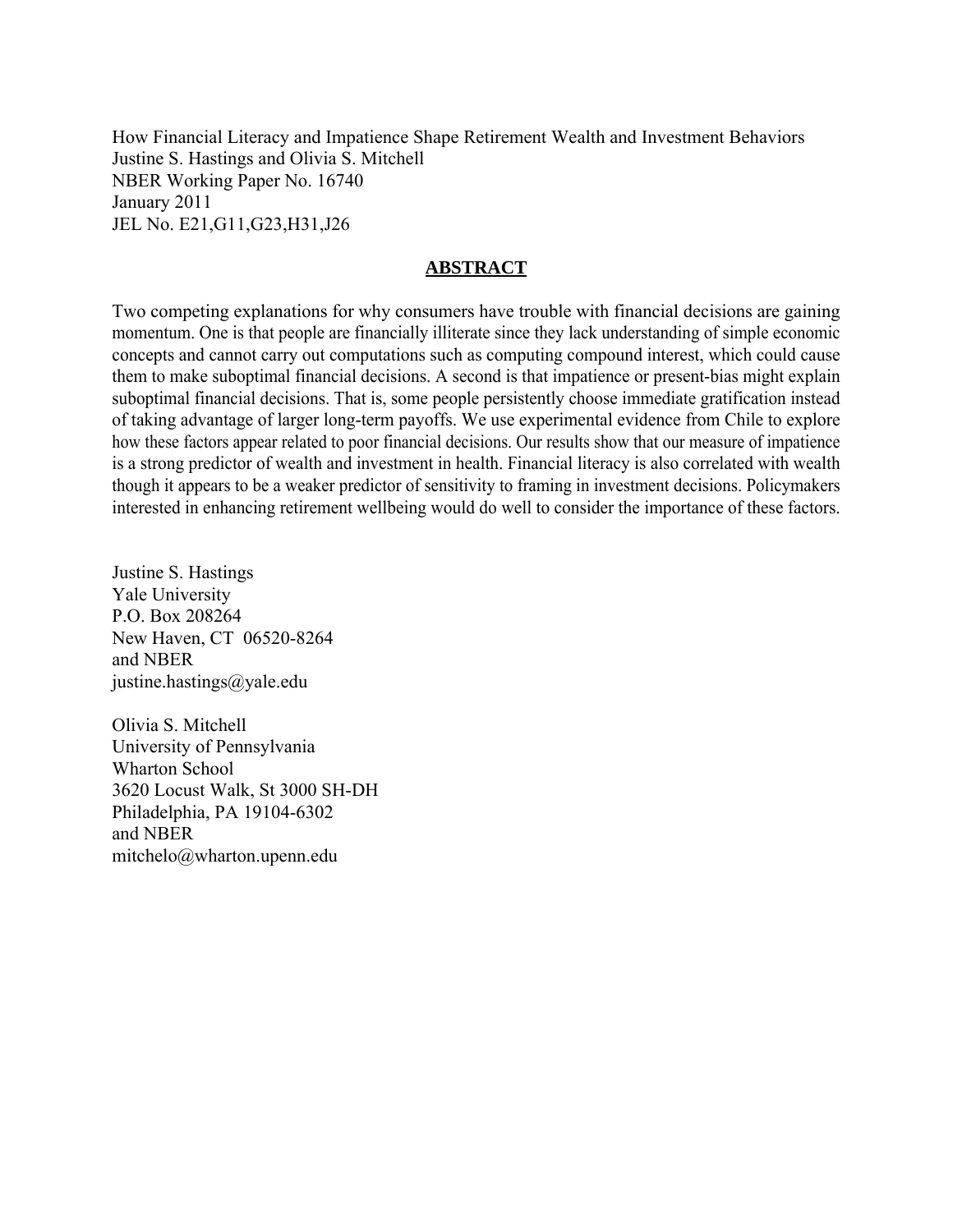# **How Financial Literacy and Impatience Shape Retirement Wealth and Investment Behaviors**

Research and policy interest is increasingly focused on the links between financial literacy and household saving, seeking to explain why consumers seem to undersave for retirement, take on too much debt, make poor mortgage decisions, and experience other problems in the modern financial environment.<sup>1</sup> This paper explores two explanations that have been offered for why consumers fail to optimize their financial decision making. One is that people suffer from financial illiteracy (Lusardi and Mitchell 2007a, b, 2008; Hastings and Tejada-Ashton 2008). This argument contends that many people lack the knowledge of key economic concepts and skills needed to make financial computations, which may cause them to make suboptimal financial decisions. It is this explanation that motivates the many policymakers who have recently launched campaigns to foster financial literacy around the world (OECD, nd; PACFL, 2008). A second explanation is that people are impatient or "present-biased," which implies that they chose current gratification over future, higher payoffs (Ashraf et al. 2006; Rabin and O'Donahue, 1999).

While both explanations could be influential in explaining apparently suboptimal saving and investment patterns, thus far there is little evidence that either of these behavioral limitations is at the root of poor financial decision making. This paper uses experimental evidence derived from the 2009 Chilean Encuesta de Protección Social (EPS or Social Protection Survey) to evaluate how financial literacy and impatience predict saving and investment decisions. The EPS

<u>.</u>

<sup>&</sup>lt;sup>1</sup> See for instance Duarte and Hastings (2010), Abaluck and Gruber (2009), Ausubul (1991), Benartzi and Thaler (2001), Choi et al. (2006, 2007), Cronqvist and Thaler (2004); Hilgert et al (2003); Kling et al. (2008); Lusardi and Mitchell (2008, 2009, 2010); Lusardi and Tufano (2008); Madrian and Shea (2001); Ponce Rodriguez (2008); and Sirri and Tufano (1998).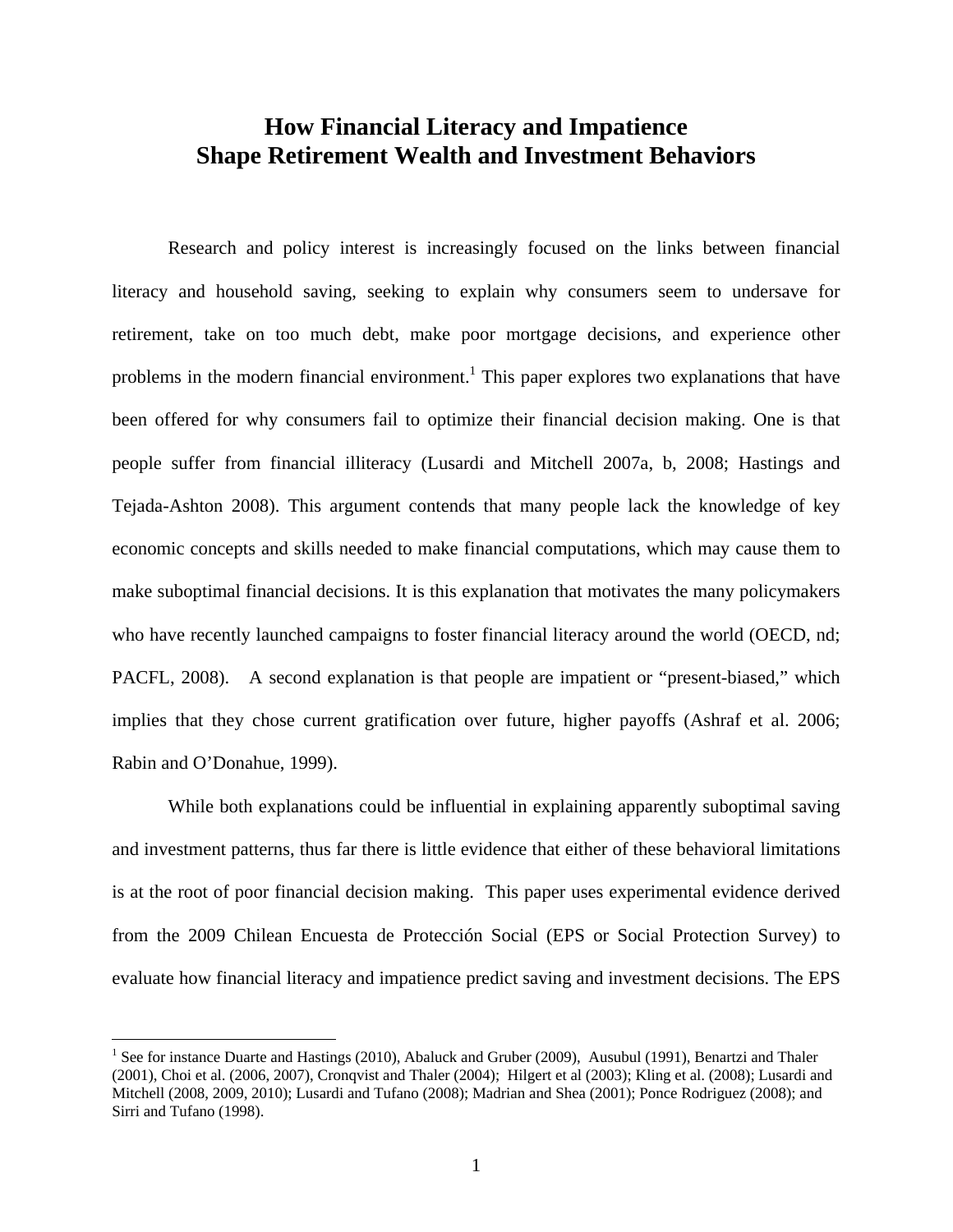is similar to the US Health and Retirement Study, and it is a nationally representative panel of respondents followed every two years, fielded by the University of Chile's Microdata Center in cooperation with the University of Pennsylvania (c.f. Arenas et al. 2008; Mitchell et al. 2008).<sup>2</sup> Chile is one of the most developed economies in Latin America, having levels of education and systems of credit similar to those of many developed countries. Also of interest is the fact that Chile converted to a mandatory national defined contribution system in 1981, giving all participating employees a chance to select a pension fund manager (AFP, or Pension Fund Administrator) from a small set of licensed portfolio managers. Two aspects of the 2009 EPS are particularly valuable for the present paper. First, we administered a battery of financial literacy questions (developed by Lusardi and Mitchell, 2007a, b) from which we develop a literacy index which can be used as a predictor of retirement saving and other key outcomes. Second, we designed and implemented a pair of experiments providing the opportunity to measure respondent impatience and respondent ability to carry out expressed intentions regarding financial behaviors, which we then link to outcomes of interest.

Our results show that our measure of impatience is a strong predictor of retirement saving and investment in health. Financial literacy is also correlated with accumulated retirement saving though it appears to be a weaker predictor of sensitivity to framing in investment decisions. These results have implications for policymakers interested in enhancing retirement well-being through addressing shortcomings in behavior and economic decision making that may hinder planning, decision making and investments for long-run financial and physical health.

<sup>&</sup>lt;sup>2</sup> An earlier version of part of this discussion appears in Hastings, Mitchell, and Chyn (2010).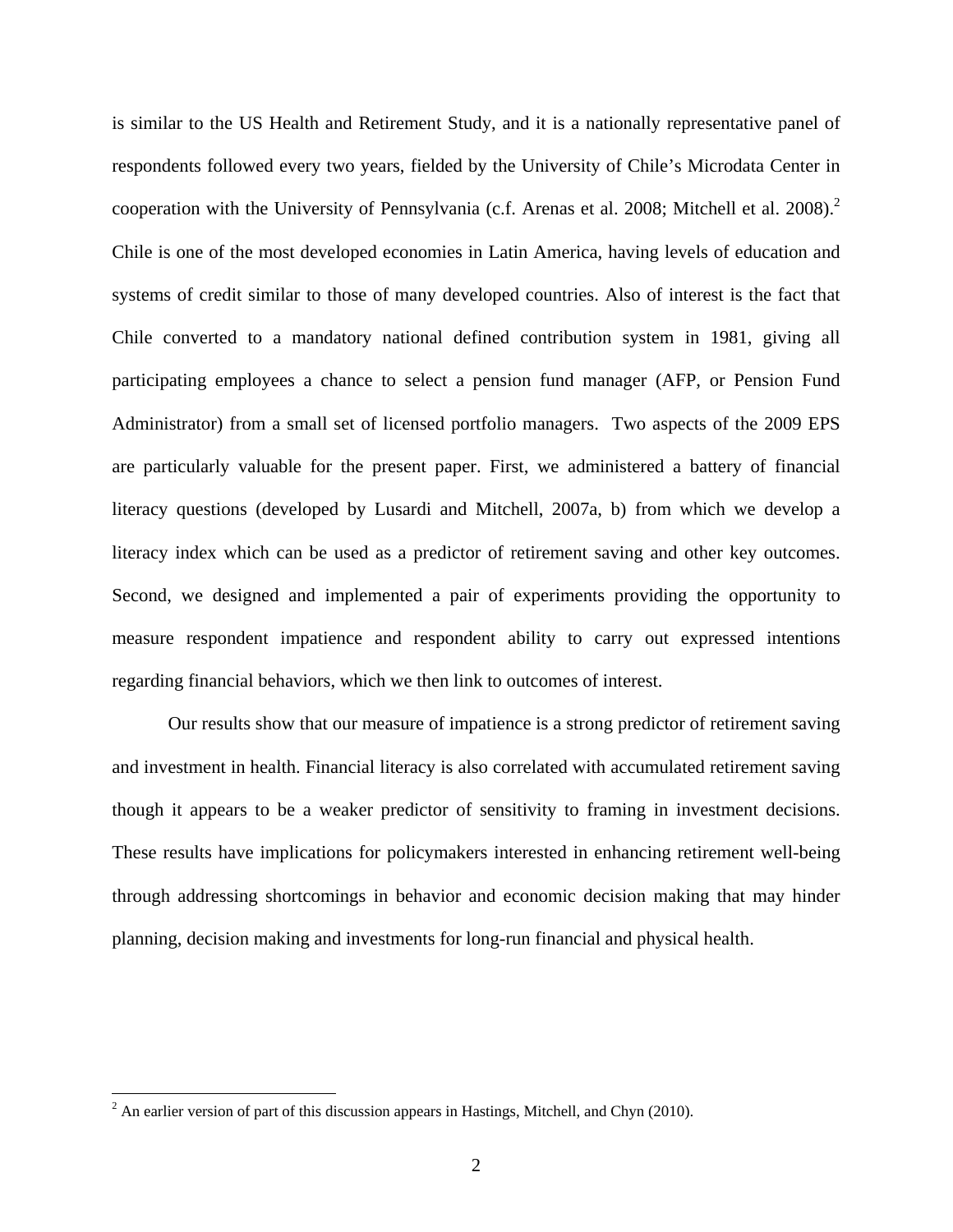### **Data and Experimental Methodology**

The EPS is a nationally representative bi-annual microeconomic panel of Chileans, fielded by the University of Chile's Microdata Center in cooperation with the University of Pennsylvania (Arenas et al. 2008; Bravo et al. 2004, 2006; Mitchell et al. 2008). The 2009 wave of the EPS collected survey data for a little over 14,000 respondents included in the ten-year panel. The survey is similar to the US Health and Retirement Study, and it delves into respondents' labor history, health, retirement saving, and knowledge of and participation in Chile's defined contribution old-age saving scheme. In addition, the EPS also asks respondents to answer several questions measuring financial literacy and risk preferences (devised by Lusardi and Mitchell 2007a, b). These questions are as follows:

- 1. *Chance of Disease*: If the chance of catching an illness is 10 percent, how many people out of 1000 would get the illness?
- 2. *Lottery Division*: If five people share winning lottery tickets and the total prize is two million Chilean pesos, how much would each receive?
- 3. *Numeracy in Investment Context*: Assume that you have \$100 in a savings account and the interest rate you earn on this money is 2 percent a year. If you keep this money in the account for five years, how much would you have after five years? Choose one: more than \$102, exactly \$102 or less than \$102.
- 4. *Compound Interest*: Assume that you have \$200 in a savings account, and the interest rate that you earn on these savings is 10 percent a year. How much would you have in the account after 2 years?
- 5. *Inflation*: Assume that you have \$100 in a savings account and the interest rate that you earn on these savings is 1 percent a year. Inflation is 2 percent a year. After one year, if you withdraw the money from the savings account you could buy more/less/the same?
- 6. *Risk Diversification*: Buying shares in one company is less risky than buying shares from many different companies with the same money. True/False

We use the responses to these questions to generate a financial literacy index – the sum of

correct responses to each question<sup>3</sup> – which is our measure of an individual's knowledge and

capability of performing calculations needed to make wise financial decisions. 4

 $\overline{a}$ 

 $3$  Behrman et al. (2010) explore alternative ways to construct a financial literacy index and report that more sophisticated measures perform about as well as the simple additive approach.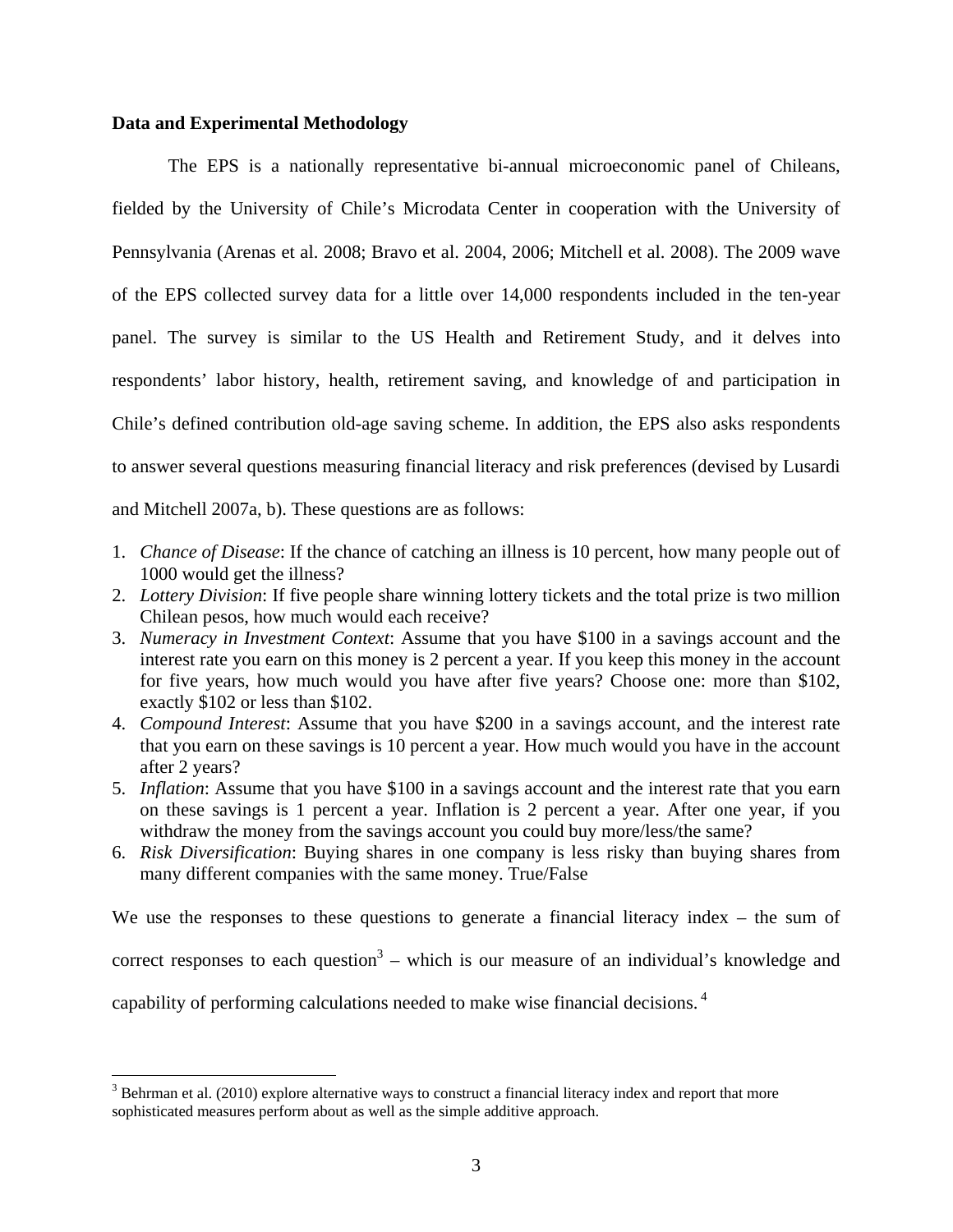To ascertain whether financial literacy affects how consumers understand financial terminology such as pension fund management fees and interest rates (following Hastings and Tejeda-Ashton, 2008), we provide information to individuals on pension investment returns net of fees, in various formats. Specifically, we present the pension fund menu in expected pension fund *gains* versus pension fund *costs* over a 10-year period, and we also vary whether these are presented in Chilean pesos or in Annual Percentage Rates. The formats were randomly assigned to EPS respondents, who were then asked to analyze the information and rank the funds on the menu as first, second, and third best, based on the information provided. We then use the financial literacy index discussed above to test whether the financially literate respondents are less strongly influenced by how the pension information is framed.

In a second experiment we investigate whether people subject to impatience -- that is, those who overweight current consumption versus the future – are also those who make shortsighted investment decisions. To test this hypothesis, at the end of the survey, each EPS participant was asked to play a "Game" to receive a gift card. In return for filling out a short shopping questionnaire, the interviewer gave each participant a gift card to be used at the largest grocery chain in the nation. If the respondent completed the short questionnaire right away ('*Now*'), he would immediately receive a 5,000 peso gift card (about US\$8); alternatively, he could elect to do so '*Later*' – i.e., fill out the questionnaire and mail it back in a pre-paid, addressed envelope within four weeks – at which time the gift card is activated with a higher amount. This higher amount was randomized between 6,000-8,000 pesos in 500 peso increments, so respondents who delayed would receive a 20-60 percent return if they delayed receipt (by up

 $\frac{1}{4}$  Arenas et al. (2008) describes other EPS responses regarding knowledge of the Chilean retirement system including the mandatory contribution rate, the legal retirement age for women (60) and men (65), how pension benefits are computed in the defined contribution system, whether people are aware of the welfare benefit available under the law, and whether people know they may contribute additional funds to the Voluntary Pension system. Mitchell et al. (2008) focus on pension switching in the EPS.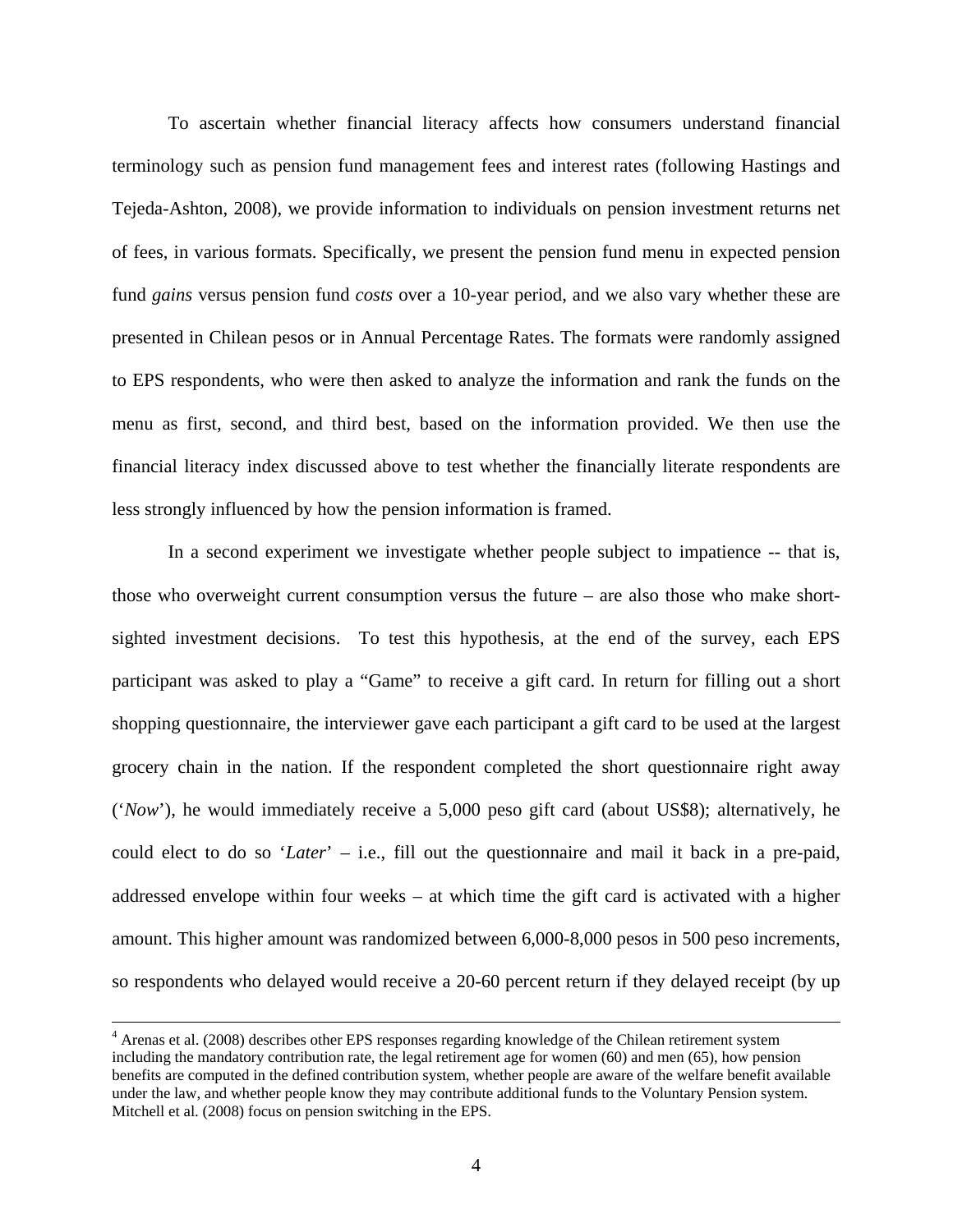to four weeks).<sup>5</sup> The experiment permits us to identify three different types of respondents: the *impatient* who took the lower gift-card amount immediately, the *efficacious deferrers* who chose the later amount and returned the survey for the higher amount, and the *inefficacious deferrers* who opted for the later higher amount but then failed to send in the questionnaire so as to activate their cards. This provides a real-world decision measure of ability to delay current gratification for future gains, as well as evidence on peoples' ability to follow through on a plan with financial implications. Then we can determine whether respondents who choose *Now* at a cost of more money *Later* are also those who are unable to save for retirement and less likely to invest in their health.

### **How Financial Literacy and Impatience Shape Retirement Wealth and Health**

In this section we explore how financial literacy and impatience are associated with retirement wealth and health. Table 1 reports summary statistics for the total number of financial literacy questions answered correctly, arrayed by respondent characteristics including age, sex, education, income, and whether the respondent indicated he had any saving. On average, younger individuals and men were more likely to give correct answers to more of the financial literacy questions. Similarly, financial literacy rises strongly with education levels, with those getting over half of the questions correct being more likely to have completed at least their secondary schooling. Average monthly income was also strongly positively correlated with financial literacy, as was the propensity to have some form of saving and to be a member of an

1

<sup>&</sup>lt;sup>5</sup>Importantly, because the EPS is a longitudinal panel, all respondents have prior experience with the EPS interviewers, are regularly contacted by them for scheduling the interviews, receive a telephone number to easily contact the University of Chile's Microdatos Center if they have questions, and will be recontacted to respond to future waves of the EPS. Accordingly, the level of trust between respondents and the EPS is very high, which minimizes uncertainty regarding receiving the higher but delayed gift card amount.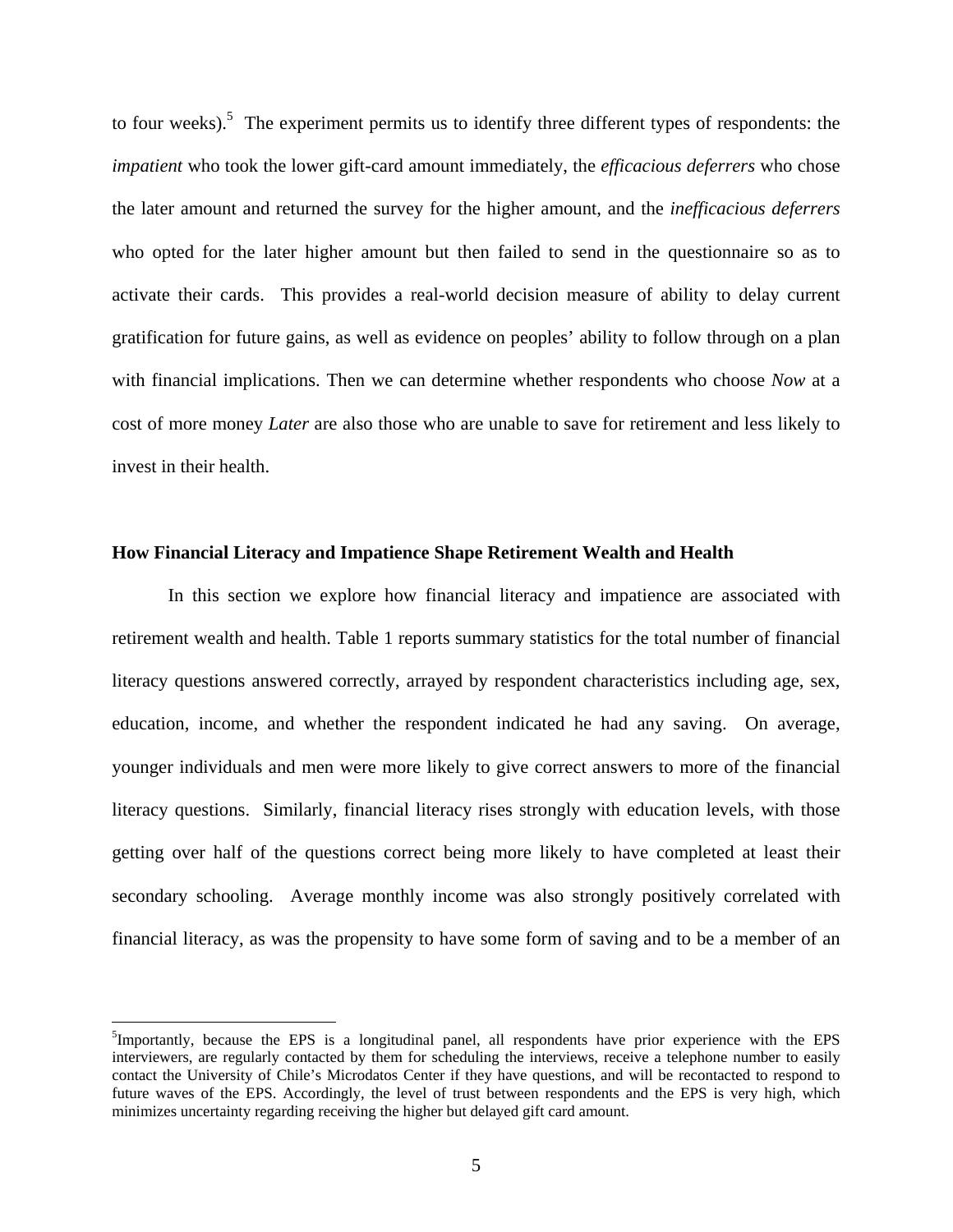AFP pension plan (in the past, participation was optional for the self-employed and those not in formal sector jobs).

### *Table 1 here*

 Next we focus only on AFP participants (self-identified) and investigate how respondents performed on specific financial literacy questions. Table 2 shows that those who answered each question correctly were more likely than those who did not know the correct answers to have higher monthly income, more education, and saving. Of particular interest is the *Compound Interest* question. It asked respondents to calculate the exact amount they would have in a saving account after two years if they started with \$200 and the account paid 10 percent interest annually. Very few – only 154 respondents out of more than 8,000 asked the question – answered it correctly by giving a response of \$242. This handful of respondents was substantially wealthier and more educated than the sample as a whole.

### *Table 2 here*

Results from the Game appear in Table 3. Overall, of the 8,850 participants in the game,<sup>6</sup> 54% chose the Now option, with the remainder electing to turn it in Later for a higher value gift card. Of the latter, 17% failed to return the questionnaire, in effect losing the certain 5,000 pesos offered to begin with; 30% successfully returned the survey and received the higher Later amount. Column 1 of Table 4 reports odds ratios of characteristics influencing the likelihood that a respondent chose Now versus Later for completing the short additional questionnaire. The odds of choosing Now decline with income, and the rate is lowest for those having the highest level of income (the excluded group is those earning 0). In addition, more educated respondents are much less likely to choose Now (the excluded education group is those with incomplete basic education). In fact, among those with post-secondary education at Technical or University

<sup>&</sup>lt;sup>6</sup> We excluded participants who lived in remote rural areas and thus could not make use of the grocery gift card.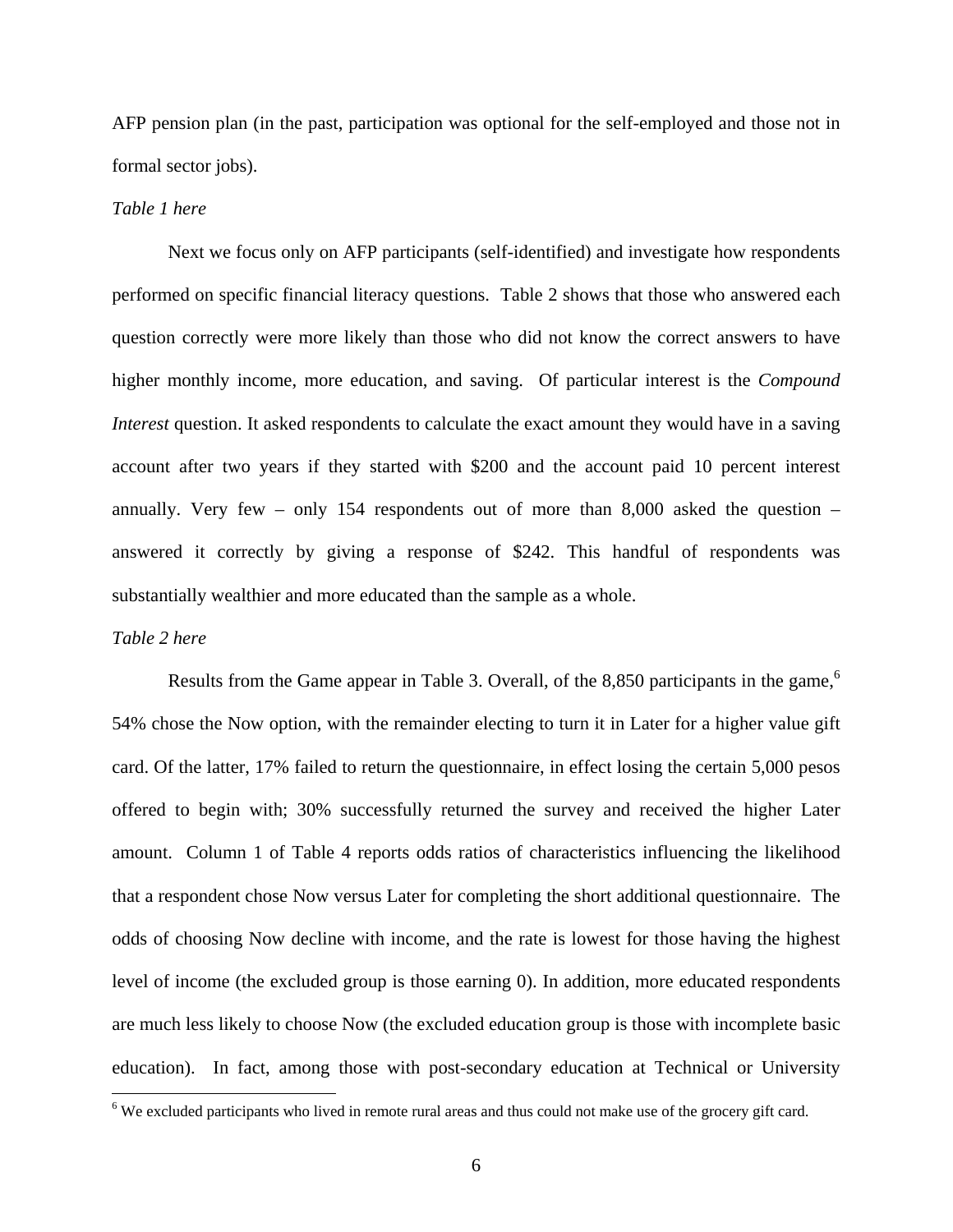levels, the odds of choosing Now decrease by about 40%. Married couples are also less likely to choose Now, conditioning on age. Interestingly a higher financial literacy score also decreases the odds of choosing Now instead of Later. The effect is small, with a one point increase in the score associated with a 2.8% decrease in the odds of choosing Now. However, it suggests that those who choose to defer payment for a greater reward are more likely to possess a basic understanding of simple math and financial concepts necessary to make intertemporal financial decisions. We also find that the probability of selecting Later rises as the amount offered increases, not surprisingly. It is unexpected that a sizable fraction of participants still chose the Now option when the Later choice would pay 8000 pesos.

### *Table 3 here*

The second column of Table 4 shows the effect that these characteristics have on efficacious deferrals – that is, being able to return the completed questionnaire and receive the higher gift card amount, conditional on choosing to complete the survey later. Interestingly, few of the sociodemographic variables predict this behavior, and the only strong and consistent factor refers to the respondent's unemployment status: being jobless boosts the odds of returning the survey successfully by nearly 50%.

Next, we seek to understand how these factors might influence saving and investment outcomes, and also whether they play a role in addition to the influence of income and education. Accordingly, Table 5 illustrates how these factors influence reported measures of retirement saving. The first column presents odds ratios from a Logit model for self-reported participation in the additional AFP voluntary saving program into which covered workers may contribute if they wish (above and beyond the required 10% contribution they are required to save in their mandatory AFP). Interestingly, choosing the Now option in the Game is a significant predictor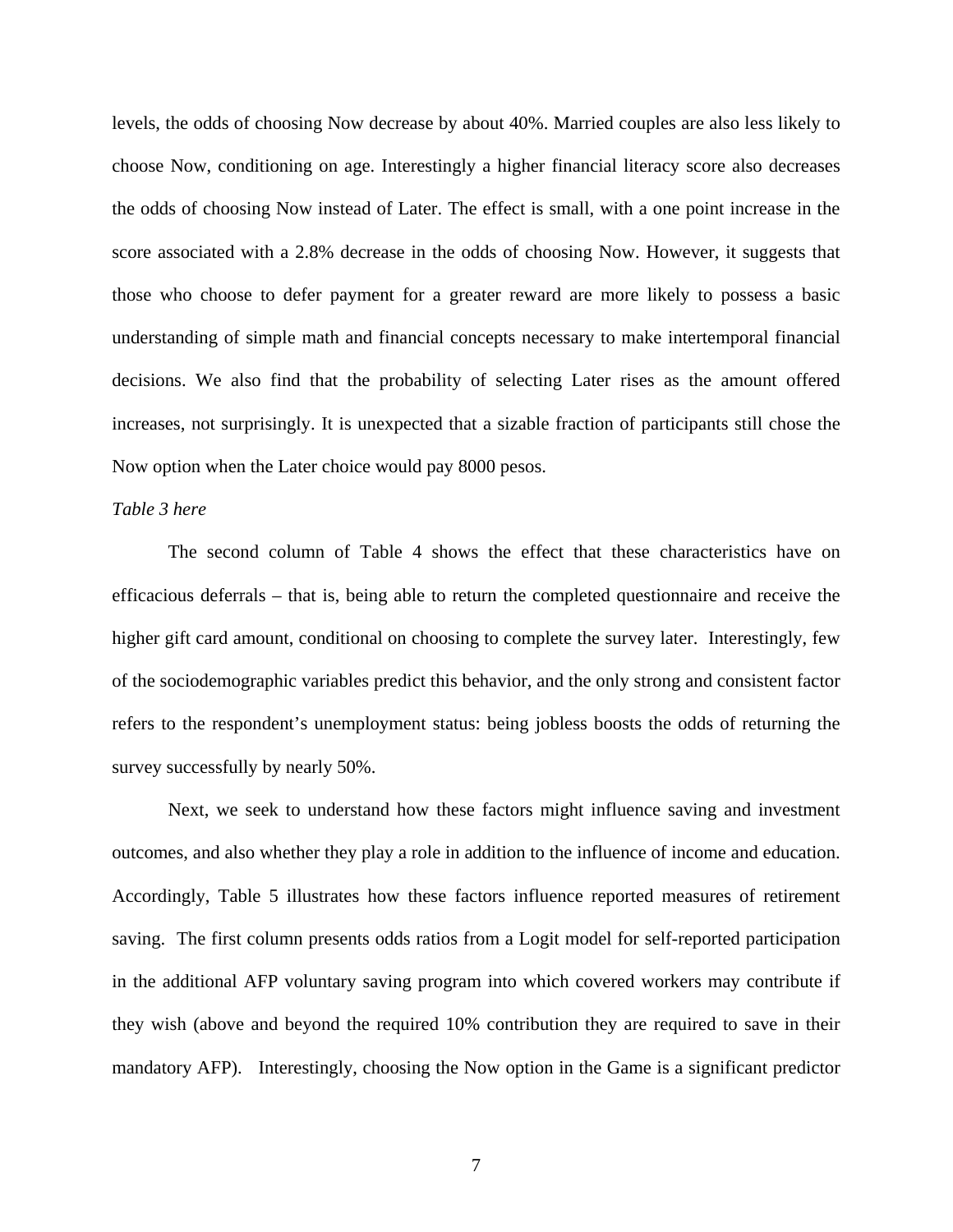of whether the respondent says he contributes additional amounts to his personal pension account, and this estimate is in the expected direction: those who select Now have 25% lower odds of making voluntary contributions. Higher paid workers are more likely to contribute, though more educated participants are not. In addition, those with a higher financial literacy score are not more likely to pay in additional voluntary pension contributions, perhaps because they are saving in other vehicles.

### *Table 4 here*

1

The second column of Table 5 provides Tobit estimates of self-reported savings regressed on the same set of variables. Here we see that those who chose Now in the game also have less saving.<sup>7</sup> Financial literacy is also significant and positive – those with higher financial literacy scores are more likely to have higher saving accumulations (confirming Behrman et al., 2010). Comparing the impact of financial literacy versus choosing Now versus Later, impatience in the Game lowers saving as much as a 2.5 point reduction in the financial literacy score. In other words, this provides support for the hypothesis that both financial literacy and short-run impatience play important roles in determining retirement saving, even after controlling for education and income.

Next we explore other ways in which these two factors shape peoples' long-term investment patterns. Tables 6 and 7 examine the relationship between measured health investments and behaviors and EPS participant choices in the Game (health behaviors in the EPS are self-reported). One set of outcomes is whether respondents had had any of several preventative exams in the past two years (since the last EPS round) including Pap smear, breast exam, prostate exam, and general physicals. The first four columns of Table 6 show that

 $<sup>7</sup>$  In future work we will include more complete measures of saving such as home equity and business capital, and</sup> net out debt (as in Behrman et al., 2010).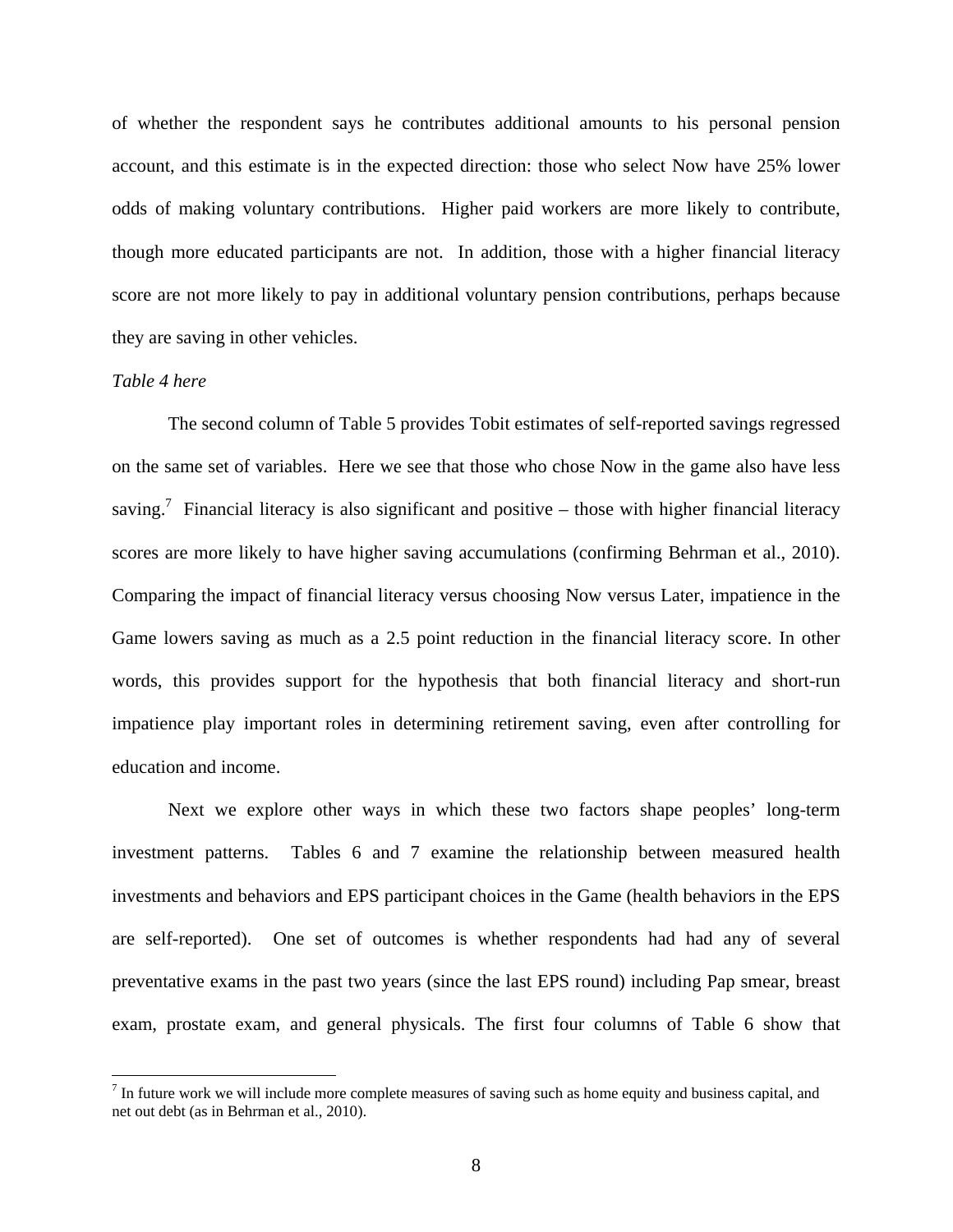performance in the Game is a very strong predictor of having had preventative health exams for women. For them, people choosing Now are significantly less likely to have had Pap Smears and breast exams (odds fall by 22-35%). Interestingly, higher educated women are much more likely to have breast exams but not Pap Smears, and generally income is not a strong predictor of either exam (perhaps the latter can be explained by the fact that Chile has a national health insurance scheme making the coverage widely available). For men, the likelihood of having had a prostate exam is uncorrelated with Game behavior, though having had a general physical is. Here those who chose Later and followed through were significantly more likely to have had a general physical than either those who chose Now or those who chose Later and did not follow through.

Lastly, exercise can be viewed as a preventative health measure that imposes a cost now for health gains in the future. The EPS asks respondents approximately how often they exercise, with response options varying from never, to once or twice a month, to more than five times per week. We use this variable to construct a measure of weekly exercise habits to examine if we find a similar relationship between Game responses and health investments as we did with prior outcomes. We do not find a significant relationship between self-reported exercise and- Game responses, even though the exercise measure is strongly influenced by education, age, marital status and sex with the signs and magnitudes one would expect.

### *Tables 6 and 7 here*

Next we use respondent self-reported height and weight to construct a Body Mass Index to categorize each individual as underweight, normal weight, overweight, or obese. Results are provided in Table 7 for a Logit regression of whether the respondent is overweight or obese is related to performance in the Game. For women, demographic factors and the Investment Gain patterns are strongly associated with weight. Specifically, *both* those who chose Now and those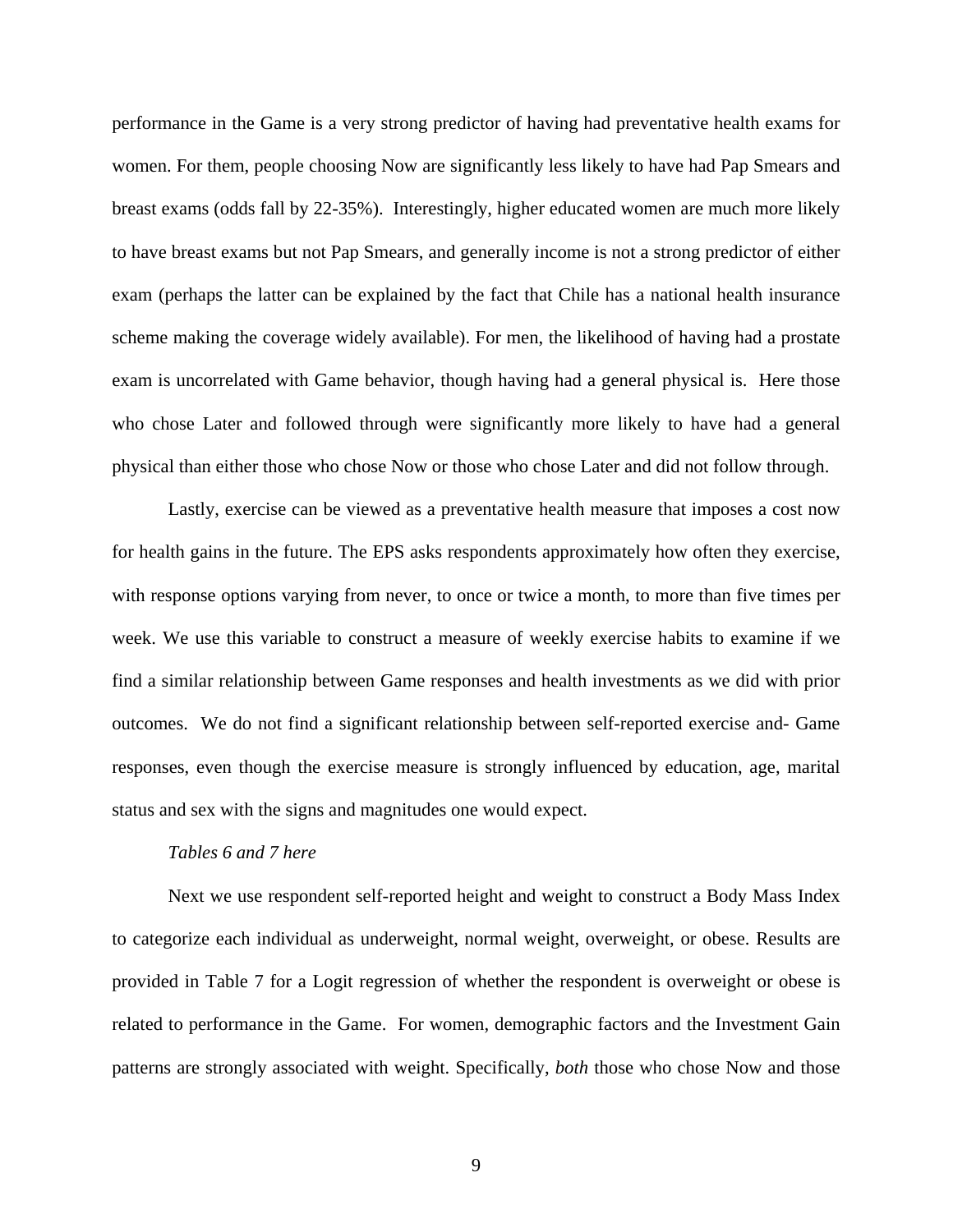who chose Later and followed through with their investment are significantly less likely to be overweight - by about 20% - compared to those who naively chose Later but then failed to get their questionnaire in on time. Little except marital status affects weight for men.

For many people, then, behavior in the Game is related to successful outcomes in retirement saving accumulations, as well as in health behaviors and health investments. This suggests that the Game discriminates who is efficaciously patient – those who can make forwardlooking financial plans and follow through. We believe that identifying who has difficulty making such commitments may be important for increasing saving and investment behavior.

### **Financial Literacy and Sensitivity to Information Framing**

 $\overline{a}$ 

We also undertook a separate experiment to further analyze how financial literacy might influence investment decisions. Since financial literacy is meant to measure the capacity and knowledge base necessary to perform calculations needed to make wise financial decisions, we hypothesize that financially illiterate individuals will be more sensitive to information and how financial information is framed. To examine this further, we provide individually-tailored account balance figures<sup>8</sup> to respondents receiving the Gain version of the fee information worksheet used in the experiment. To construct the Loss version of worksheets, we compute the difference between the largest 10-year account balance for each individual and each of the other four AFPs in the menu. After fielding these experimental worksheets, we matched each respondent's top three AFPs they would 'recommend to a friend' to our own ranking of the AFPs for that individual.

<sup>&</sup>lt;sup>8</sup> Because some fund fees vary with contribution amounts, these valuations must be tailored to each respondent's own particulars. We created each person's estimated anticipated 10-year fund balances net of fees for all possible AFPs on offer by combining each respondent's earnings from the 2006 EPS with historical returns and fees data for each fund manager.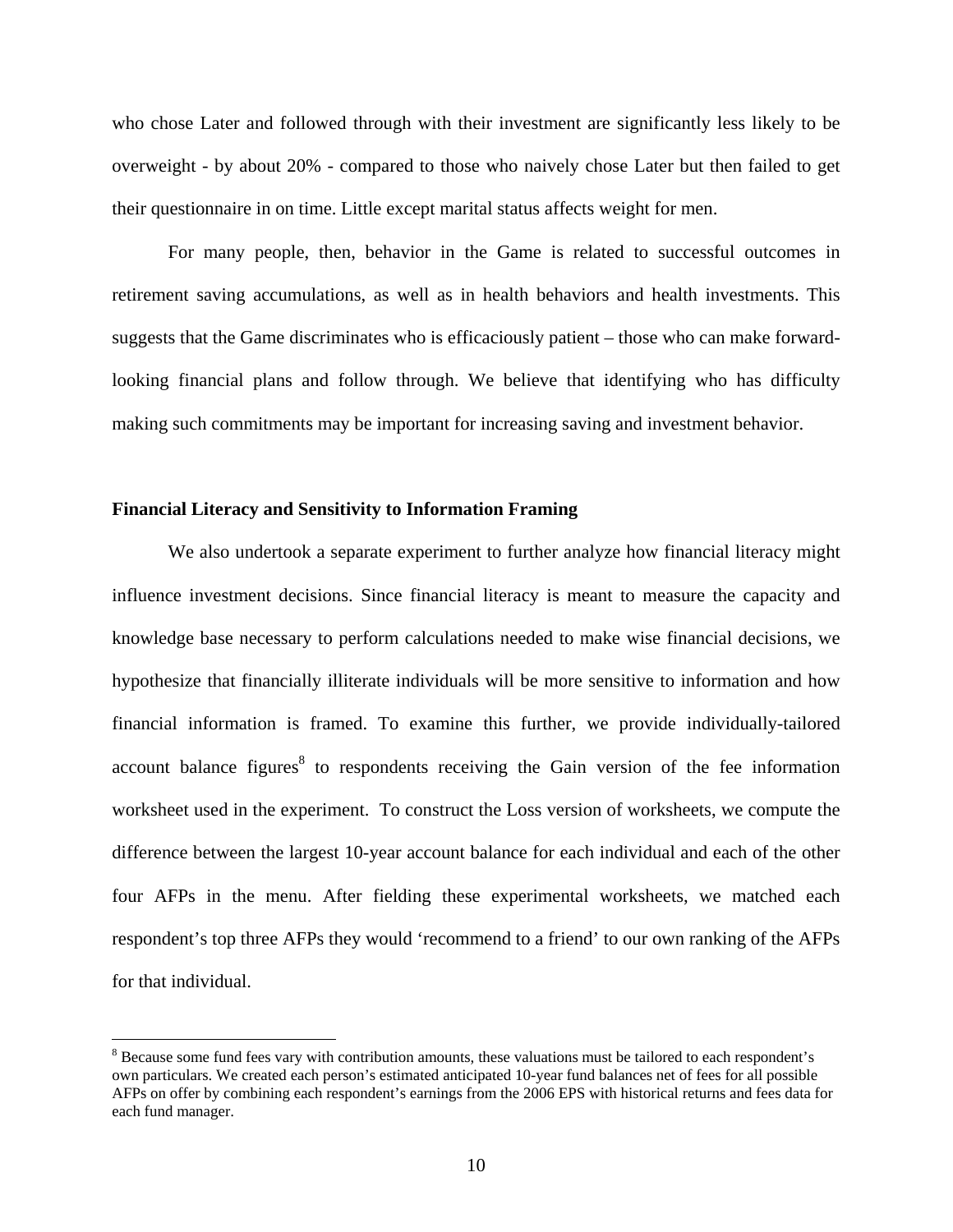Results appear in Table 8. Of the participants who received this information, 10 percent more respondents who saw the Gain sheet elected the lowest-cost AFP, versus those receiving the loss sheet (53 versus 48 percentage points). In general, people seem more responsive to rewards versus losses. Table 8 also indicates that the more educated, men, and the higher earners are more likely to elect the lowest-cost AFP, particularly when shown the Gain sheet.

### *Table 8 here*

We further examine how information framing and other factors affect fund choice by testing for interaction effects of framing and literacy, so we can evaluate which population subgroups are most sensitive to information framing. Table 9 reports Logit odds ratios from analyses of whether respondents selected their lowest-cost AFPs, as a function of whether they received the Gain or Loss worksheet (controlling on other factors). The first column pools results across respondents given AFP information as either a Gain or a Loss; here we see that providing the Gain sheet is very powerful, boosting the odds of choosing the most profitable AFP by 26 percentage points. Quantitatively, showing participants a Gain worksheet has an impact as large as the impact of having a post-secondary education and twice as large as the impact of having above-median income. The measured effect is about the same as the impact of a one unit increase in the financial literacy index.

### *Table 9 here*

In the second column, we add an interaction between financial literacy and how the information was framed. Now the odds ratio is significant and less than one, implying that a oneunit increase in the financial literacy index reduces the impact of information framing by approximately 10 percentage points. Next, we add an interaction between framing and an indicator if the person chose Now in the Game. We do not find a significant impact, as expected.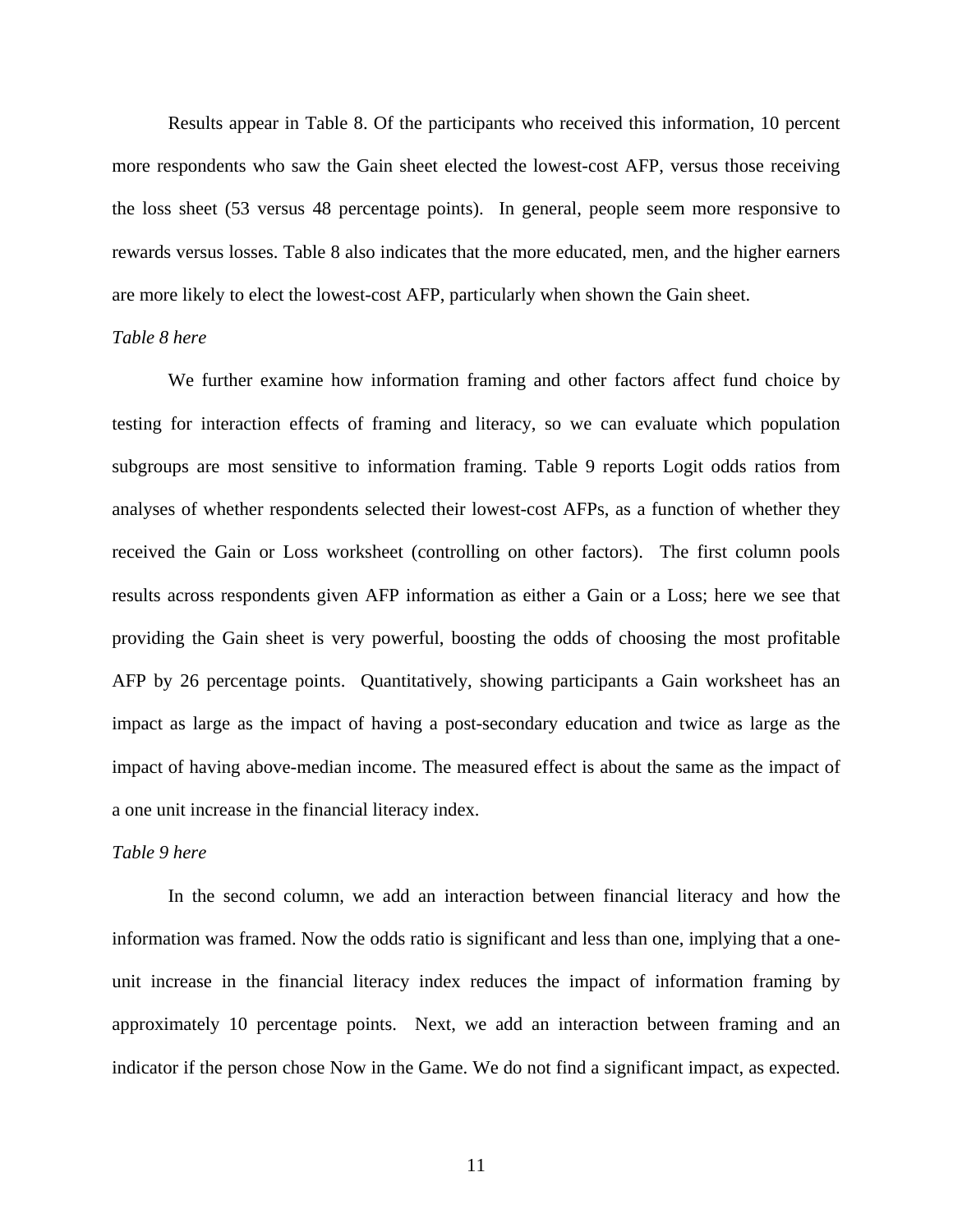We would expect that choosing Now controlling for financial literacy should not have an impact on how fund information is interpreted across frames, but instead only affect measures of investments as we showed in the prior tables. It is also of interest to ask how framing interacts with both education and income. When we add an interaction for having received a Gain sheet and having post-secondary education, the odds ratio is significantly less than one for the interaction, and the interaction financial literacy and a Gain sheet becomes insignificant. Interestingly, the coefficient on the interaction between information framing and financial literacy is stable across the two specifications, suggesting that financial literacy scores and educational attainment are sufficiently uncorrelated to effectively test their separate influences on the ranking of AFP choices. Our results suggest that education is a stronger determinant of how sensitive respondents are to viewing information in Gains rather than Losses. Last, we add yet another interaction term testing for a joint effect of higher income and receiving a gains sheet. Here, the new interaction term is not statistically significant and the reported odds ratio is near one.

### **Conclusions and Discussion**

This paper examines the roles of financial literacy and impatience on retirement saving and investment behavior, using new data we have generated using the Chilean EPS. We measure financial literacy as the ability to understand basic concepts like inflation, compounding, and investment returns, and we measure impatience using a game designed to elicit preferences for current gratification versus future gain and being able to follow through with it. We find that the impatience measure strongly predicts respondents' self-reported retirement saving and health investments. Financial literacy is also associated with more retirement saving, but it is less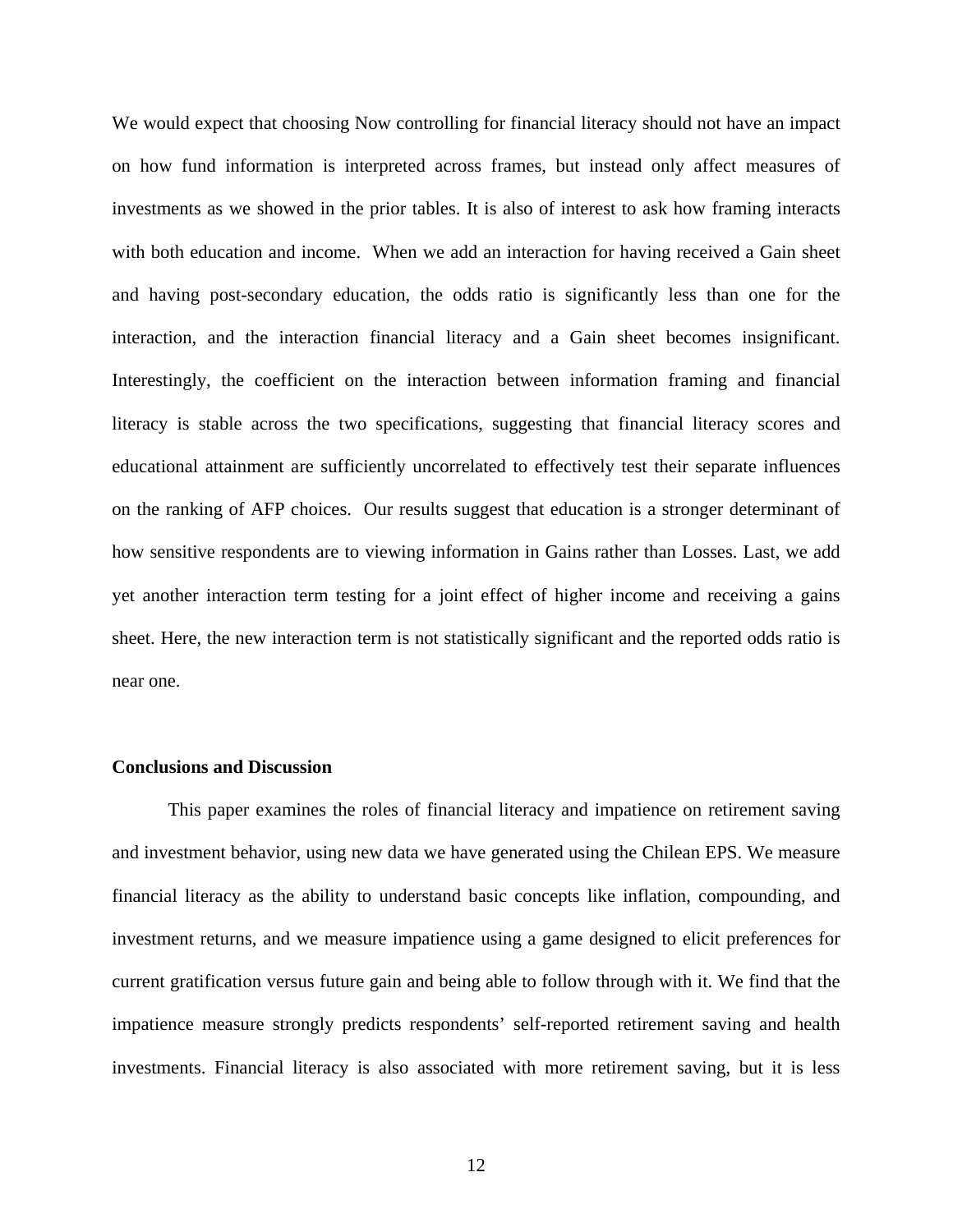closely associated with sensitivity to framing of investment information. In ongoing work, we are measuring the impact of impatience and financial literacy on actual saving, pension accumulations, and investment in health and health practices.

Our results should interest policymakers seeking to determine how to better shape the environment in which individuals undertake saving and investment choices. Our results imply that it may be useful to facilitate decision making, particularly among the less-educated, as well as to facilitate people committing to and carrying out long-term financial decisions. As individuals are being asked to exert more control over their own retirement accounts (e.g.,  $401(k)$ 's) and other household investments, this raises a concern about whether consumers are capable of making optimal investment and saving decisions. Further, the development of evermore complex financial products probably makes it difficult for consumers to use these sensibly. What we have shown is that participant awareness of higher net-return funds can be greatly enhanced when information on fees is simplified in terms of likely gains from selecting higher net return funds. The impact of fund fee framing is largest for the least financially literate and the lowest-educated groups. By contrast, choices made by the financially well-informed tend to be less responsive to the information presentation, since those individuals tend to better understand the financial concepts necessary to translate annual percentage rates into costs and benefits. In the future, a field test of such policies would be the next step towards designing systems that level the playing field across socioeconomic groups and enable participants to commit to take actions now for greater gains later.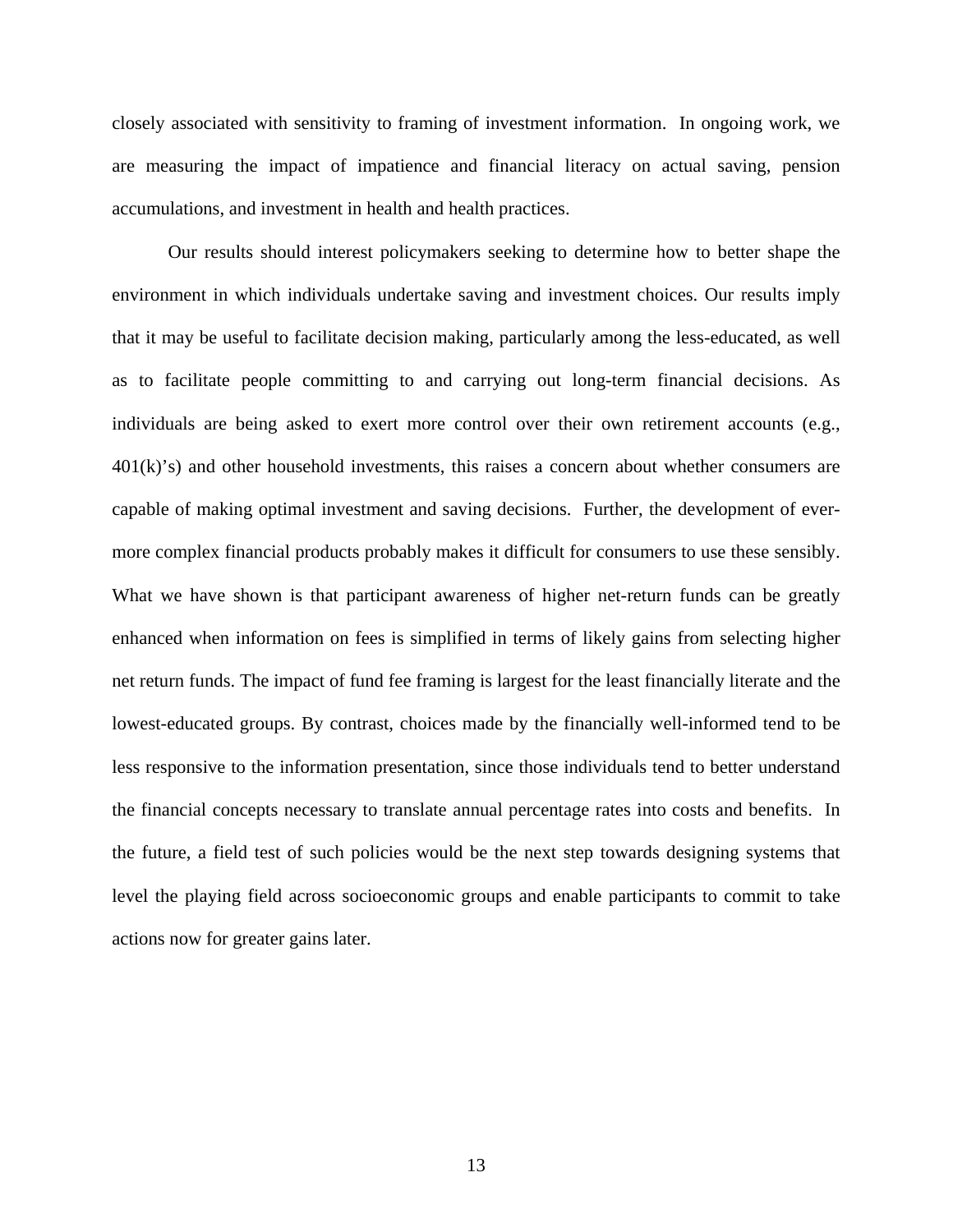### **References:**

- Abaluck, Jason and Jonathan Gruber (2009). "Choice Inconsistencies Among the Elderly: Evidence from Plan Choice in the Medicare Part D Program." *NBER Working Papers 14759*.
- Arenas de Mesa, Alberto, David Bravo, Jere R. Behrman, Olivia S. Mitchell, and Petra E. Todd. (2008). "The Chilean Pension Reform Turns 25: Lessons from the Social Protection Survey." In Stephen Kay and Tapen Sinha. eds. *Lessons from Pension Reform in the Americas*, eds. Oxford: OUP 23-58.
- Ashraf, Nava, Dean Karlan and Wesley Yin (2006). "Tying Odysseus to the Mast; Evidence from a Commitment Savings Product in the Philippines." *The Quarterly Journal of Economics*. 121(2): 635-672.
- Ausubel, Lawrence M. (1991). "The Failure of Competition in the Credit Card Market." *American Economic Review*, 81(1): 50-81.
- Behrman, Jere, Olivia S. Mitchell, Cindy Soo, and David Bravo. (2010). "Financial Literacy and Household Wealth Accumulation." NBER Working Paper 16452.
- Benartzi, Shlomo, and Richard H. Thaler (2001). "Naïve Diversification Strategies in Defined Contribution Saving Plans." *American Economic Review*, 91(1): 79-98.
- Bravo, David, Jere Behrman, Olivia S. Mitchell, and Petra Todd (2004). *Análisis y Principales Resultados: Primera Encuesta de Protección Social (Historia Laboral y Seguridad Social, 2002).*

www.proteccionsocial.cl/english/docs/AnalisisPrincipalesResultadosPrimeraEncuestaProteccionSocial.pdf

- Bravo, David, Jere Behrman, Olivia S. Mitchell, and Petra Todd (2006). *Encuesta de Protección Social 2004: Presentación General y Principales Resultados*. www.proteccionsocial.cl/english/docs/Encuesta\_Protección\_Social%2020041.pdf
- Campbell, John (2006). "Household Finance." *Journal of Finance*, August. 61: 1553–1604.
- Choi, James J., David Laibson and Brigitte C. Madrian (2007). "\$100 Bills on the Sidewalk: Suboptimal Investment in 401(k) Plans." NBER Working Paper 11554.
- Choi, James J., David Laibson and Brigitte C. Madrian (2006). "Why Does the Law of One Price Fail? An Experiment on Index Mutual Funds." NBER Working Paper 12261.
- Cronqvist, Henrik, and Richard H. Thaler (2004). "Design Choices in Privatized Social-Security Systems: Learning from the Swedish Experience." *American Economic Review (Papers and Proceedings)*, 94(2): 424-428.
- Duarte, Fabian and Justine S. Hastings, (2010). "Fettered Consumers and Sophisticated Firms: Evidence from Mexico's Privatized Social Security Market." Unpublished Manuscript, Yale University.
- Hastings, Justine, Olivia S. Mitchell, and Eric Chyn. 2010. "Fees, Framing, and Financial Literacy in the Choice of Pension Manager." Pension Research Council Working Paper. The Wharton School.
- Hastings, Justine and Lydia Tejeda-Ashton (2008). "Financial Literacy, Information and Demand Elasticity: Survey and Experimental Evidence from Mexico. NBER Working Paper No. 14538.
- Hilgert, Marianne A., Jeanne M. Hogarth, and Sondra G. Beverly (2003). "Household Financial Management: The Connection between Knowledge and Behavior." *Federal Reserve Bulletin,* 89: 309-322.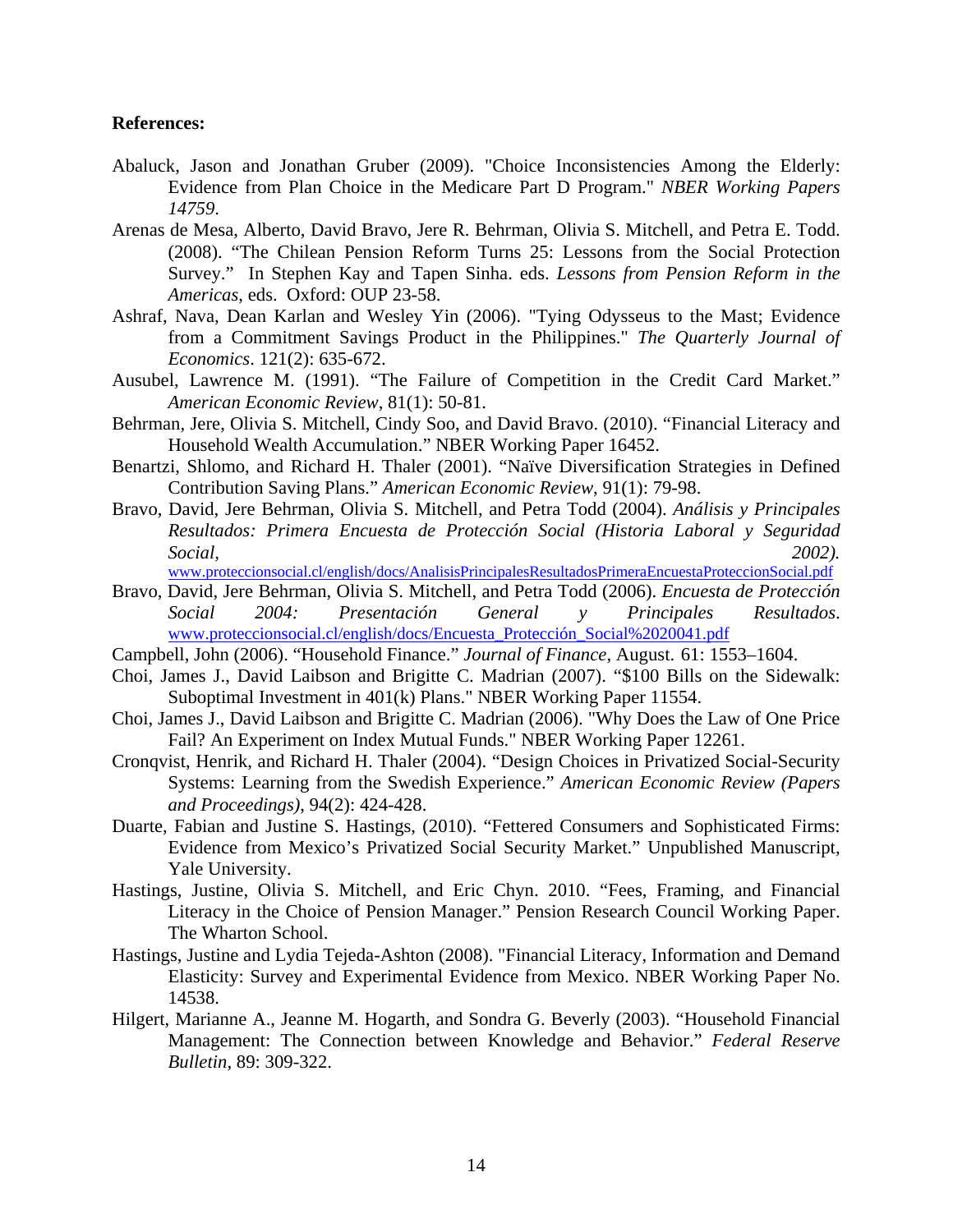- Lusardi, Annamaria and Olivia S. Mitchell. (2010). "How Ordinary Consumers Make Complex Economic Decisions: Financial Literacy and Retirement Readiness." NBER Working Paper 15350.
- Lusardi, Annamaria and Olivia S. Mitchell. (2009). "Financial Literacy: Evidence and Implications for Financial Education." *Trends and Issues*. TIAA-CREF Institute, 2009.
- Lusardi, Annamaria and Olivia S. Mitchell (2008). "Planning and Financial Literacy: How Do Women Fare?" *American Economic Review (Papers and Proceedings)*, 98(2): 413–417.
- Lusardi, Annamaria and Olivia S. Mitchell (2007a). "Baby Boomer Retirement Security: The Roles of Planning, Financial Literacy, and Housing Wealth." *Journal of Monetary Economics* 54: 205-224.
- Lusardi, Annamaria and Olivia S. Mitchell (2007b). "Financial Literacy and Retirement Planning: New Evidence from the RAND American Life Panel." NBER Working Paper 12585.
- Lusardi, Annamaria, Olivia S. Mitchell, and Vilsa Curto. 2010. "Financial Literacy among the Young: Evidence and Implications for Consumer Policy." *Journal of Consumer Affairs.* (44, 2): 358-380.
- Lusardi, Annamaria and Peter Tufano (2008). "Debt Literacy, Financial Experience and Overindebtedness." HBS Working Paper.
- Kling, Jeffrey R., Sendhil Mullainathan, Eldar Shafir, Lee Vermeulen, and Marian V. Wrobel (2008). "Confusion and Choice in Medicare Drug Plan Selection." Unpublished Manuscript.
- Madrian, Brigitte and Dennis F. Shea (2001). "The Power of Suggestion: Inertia in 401(k) Participation and Savings Behavior." *The Quarterly Journal of Economics*, 116: 1149- 1187.
- Mitchell, Olivia S., Petra Todd, and David Bravo (2008). "Learning from the Chilean Experience: The Determinants of Pension Switching." In Annamaria Lusardi, Ed. *Overcoming the Saving Slump: Making Financial Education and Saving Programs More Effective*. University of Chicago Press: 301-323.
- OECD Directorate for Financial and Enterprise Affairs. Nd. "Financial Education." www.oecd.org/department/0,3355,en\_2649\_15251491\_1\_1\_1\_1\_1,00.html
- President's Advisory Committee on Financial Literacy (PACFL) (2008). *Annual Report to the President: Executive Summary*. www.ustreas.gov/offices/domestic-finance/financial-institution/fineducation/council/exec\_sum.pdf
- Ponce-Rodriguez, Alejandro. (2008). "Teaser Rate Offers in the Credit Card Market: Evidence from Mexico." Stanford University Working Paper.
- Sirri, Erik and Peter Tufano. (1998). "Costly Search and Mutual Fund Flows." *Journal of Finance*, 53, 1589-1622.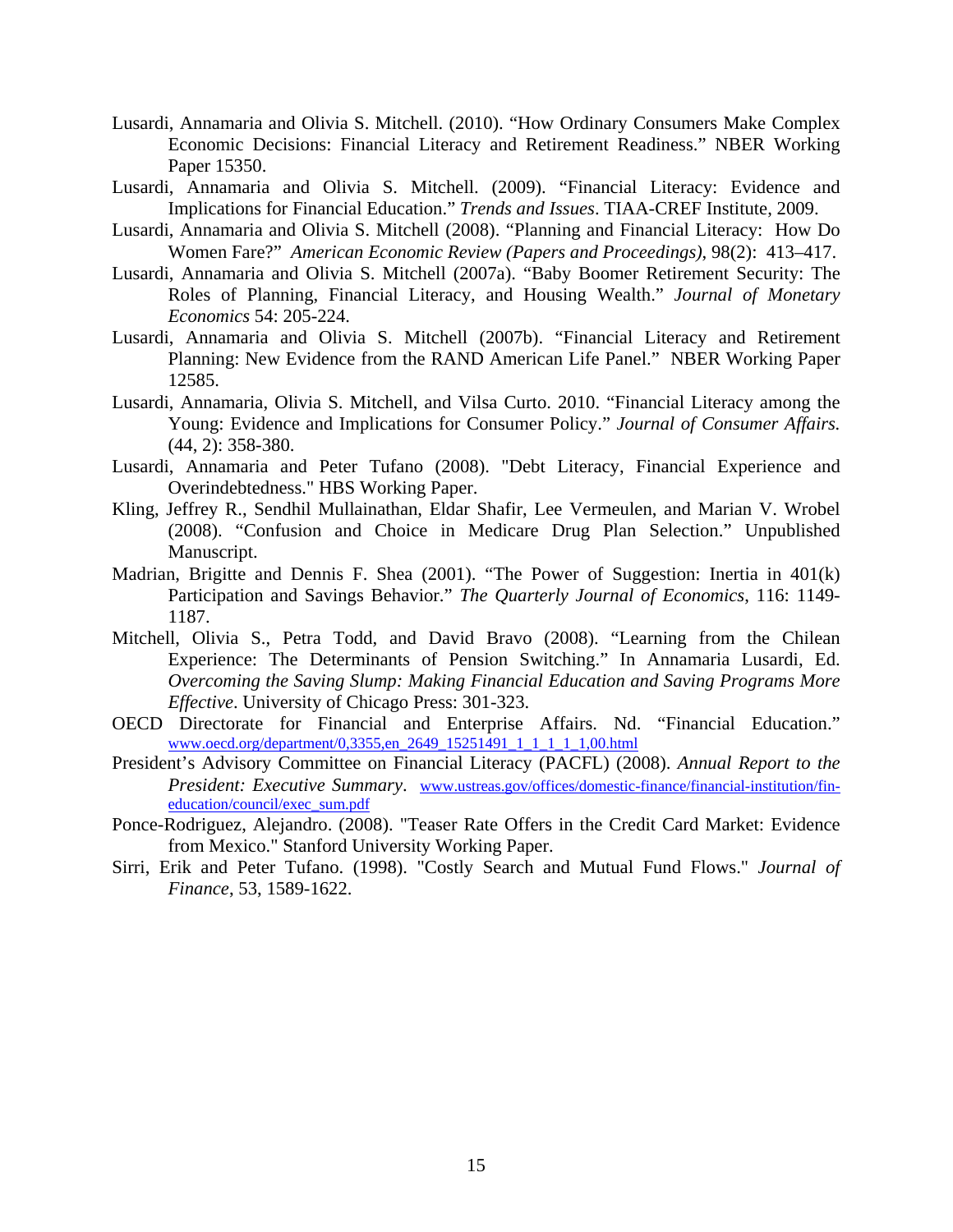| Number of Correct<br><b>Financial Literacy</b><br>Questions | Age<br>(Yrs) | Male $(\%)$ | More than<br>Secondary<br>Educ. $(\%)$ | Avg. Monthly<br>Income <sup>1</sup> (CP $\})$ ) | Any Saving <sup>2</sup><br>$(\%)$ | <b>AFP</b><br>Member<br>(% ) | Obs.   |
|-------------------------------------------------------------|--------------|-------------|----------------------------------------|-------------------------------------------------|-----------------------------------|------------------------------|--------|
| $\boldsymbol{0}$                                            | 57           | 42          | 11                                     | 177,730                                         | 15                                | 47                           | 3,551  |
|                                                             | 51           | 44          | $\boldsymbol{0}$                       | 212,408                                         | 20                                | 65                           | 2,788  |
| $\mathfrak{2}$                                              | 48           | 49          | $\boldsymbol{0}$                       | 264,283                                         | 26                                | 72                           | 2,781  |
| 3                                                           | 46           | 52          | 40                                     | 349,340                                         | 28                                | 79                           | 2,588  |
| 4                                                           | 45           | 58          | 52                                     | 398,306                                         | 30                                | 83                           | 1,792  |
| 5                                                           | 45           | 62          | 64                                     | 557,379                                         | 36                                | 85                           | 675    |
| 6                                                           | 45           | 75          | 85                                     | 932,039                                         | 31                                | 87                           | 68     |
| Total                                                       | 50           | 49          | 29                                     | 287,731                                         | 24                                | 68                           | 14,243 |

# **Table 1. Financial Literacy and Other Sociodemographic Characteristics of EPS Respondents (2009)**

Notes: <sup>1</sup>Average monthly income calculation excludes those with zero income. <sup>2</sup>Statistic created from Question D27 in the EPS. Interviewees have savings if they respond they have any of the following: (1) Savings for a Home (at a bank), (2) AVF Savings (Housing Fund Admin.), (3) Voluntary Pension Savings, (4) Account 2 AFP Savings, (5) Bank Savings Account, (6) Term Deposits, (7) Mutual Fund Investments, (8) Company Shares or Bonds, (9) Third Party Loans, (10) Other Savings (Cash, Dollars, "Polla", etc.).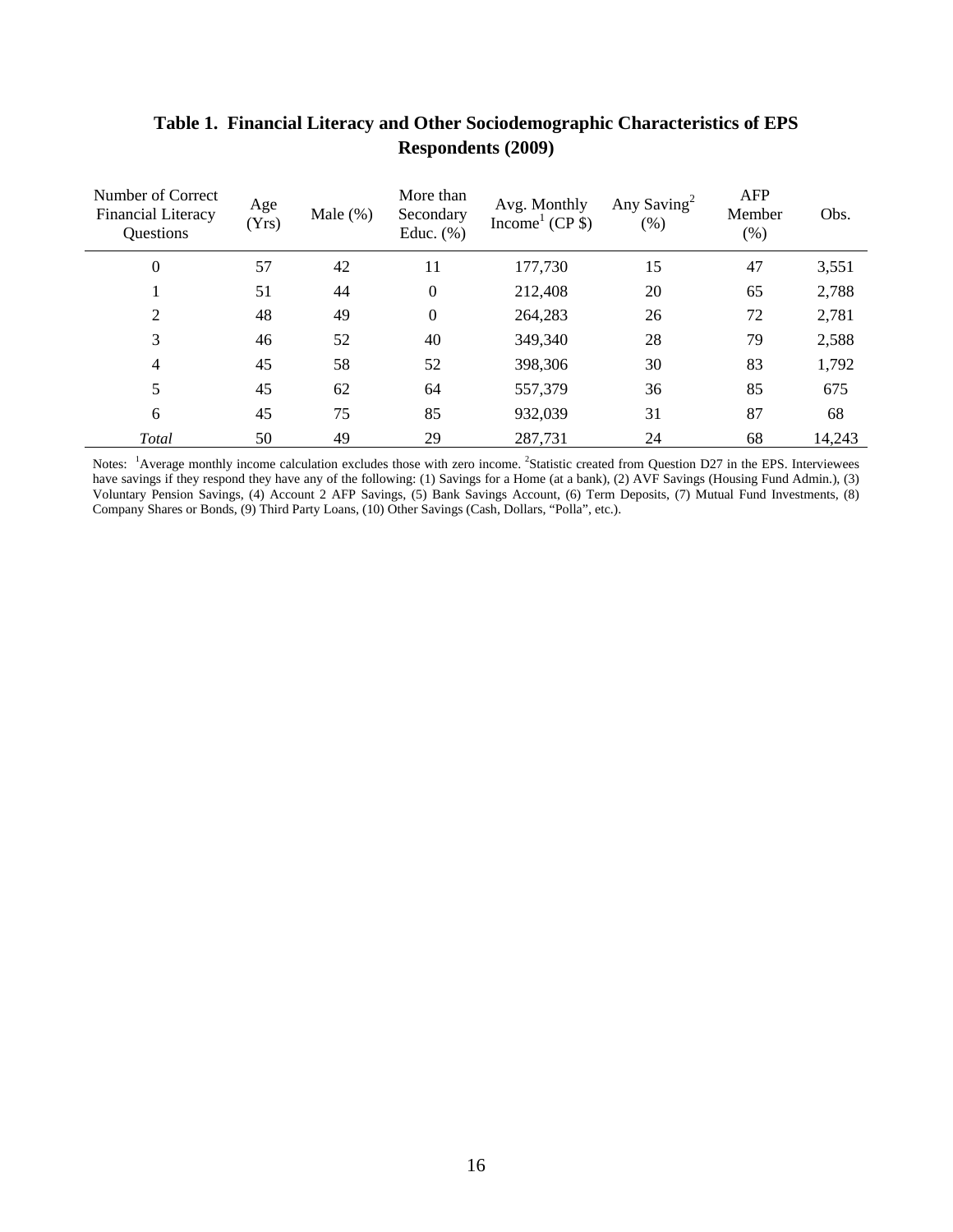| <b>Financial Literacy Question</b> | Age (Yrs) | Male $(\%)$ | More than<br>Secondary<br>Educ. $(\% )$ | Avg. Monthly<br>Income $(CP \$ | Any Saving <sup>2</sup><br>$(\% )$ |
|------------------------------------|-----------|-------------|-----------------------------------------|--------------------------------|------------------------------------|
| <b>Chance of Disease</b>           | 43        | 58          | 48                                      | 397,895                        | 31                                 |
| Lottery                            | 44        | 58          | 48                                      | 403,792                        | 30                                 |
| Simple Interest                    | 44        | 56          | 46                                      | 386,233                        | 32                                 |
| Compound Interest                  | 43        | 79          | 84                                      | 750,137                        | 39                                 |
| Inflation                          | 45        | 59          | 50                                      | 427,395                        | 32                                 |
| <b>Risk Diversification</b>        | 44        | 56          | 43                                      | 377,870                        | 31                                 |

### **Table 2. Financial Literacy Responses and Respondent Characteristics of AFP Participants**

Notes: <sup>1</sup>Average monthly income calculation excludes those with zero income. <sup>2</sup>Statistic created from Question D27 in the EPS. Interviewees have savings if they respond they have any of the following: (1) Savings for a Home (at a bank), (2) AVF Savings (Housing Fund Admin.), (3) Voluntary Pension Savings, (4) Account 2 AFP Savings, (5) Bank Savings Account, (6) Term Deposits, (7) Mutual Fund Investments, (8) Company Shares or Bonds, (9) Third Party Loans, (10) Other Savings (Cash, Dollars, "Polla", etc.).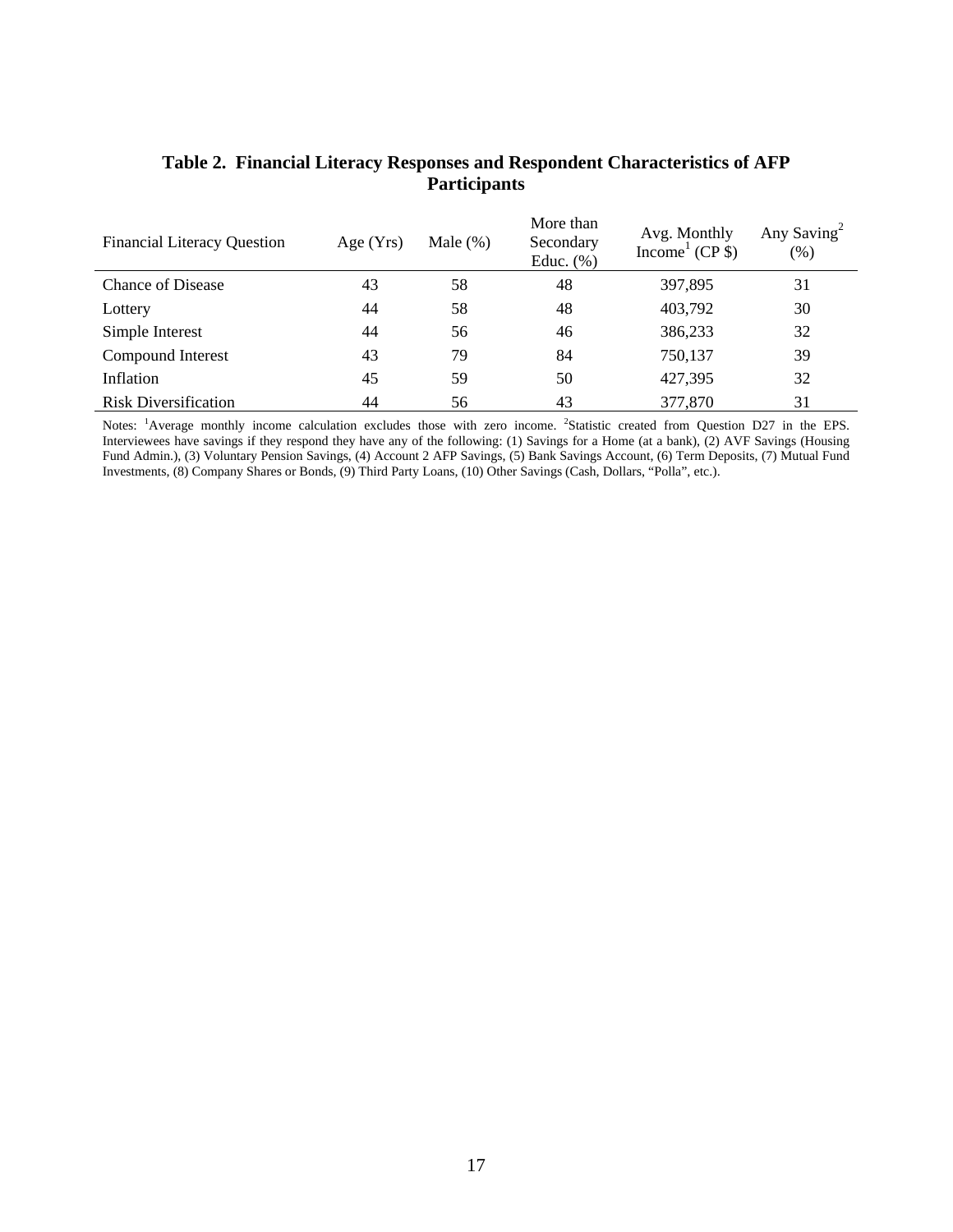| Offer Amount (CP \$) | Now $(\%)$ | Later, No-Mail-in (%) | Later, Mail-in $(\%)$ |
|----------------------|------------|-----------------------|-----------------------|
| 6,000                | 61.1       | 17.5                  | 21.4                  |
| 6,500                | 58         | 16.1                  | 25.9                  |
| 7,000                | 53.3       | 16.5                  | 30.1                  |
| 7,500                | 51         | 16.7                  | 32.3                  |
| 8,000                | 46.1       | 16.4                  | 37.5                  |
| Total                | 53.9       | 16.7                  | 29.5                  |

### **Table 3: Summary Statistics for Game Decisions**

Notes: Offer Amount is the amount offered to respondents for choosing to mail in their supplemental survey and receive compensation at a later date. Now is the decision to receive 5000 pesos at the time of survey rather than a higher amount later. Later, No-Mail-In are those who chose to receive more than 5000 pesos later but did not mail in the supplemental survey before the offer expired. Later, Mail-In chose to receive more than 5000 pesos later, mailed in the supplemental survey, and received this higher amount.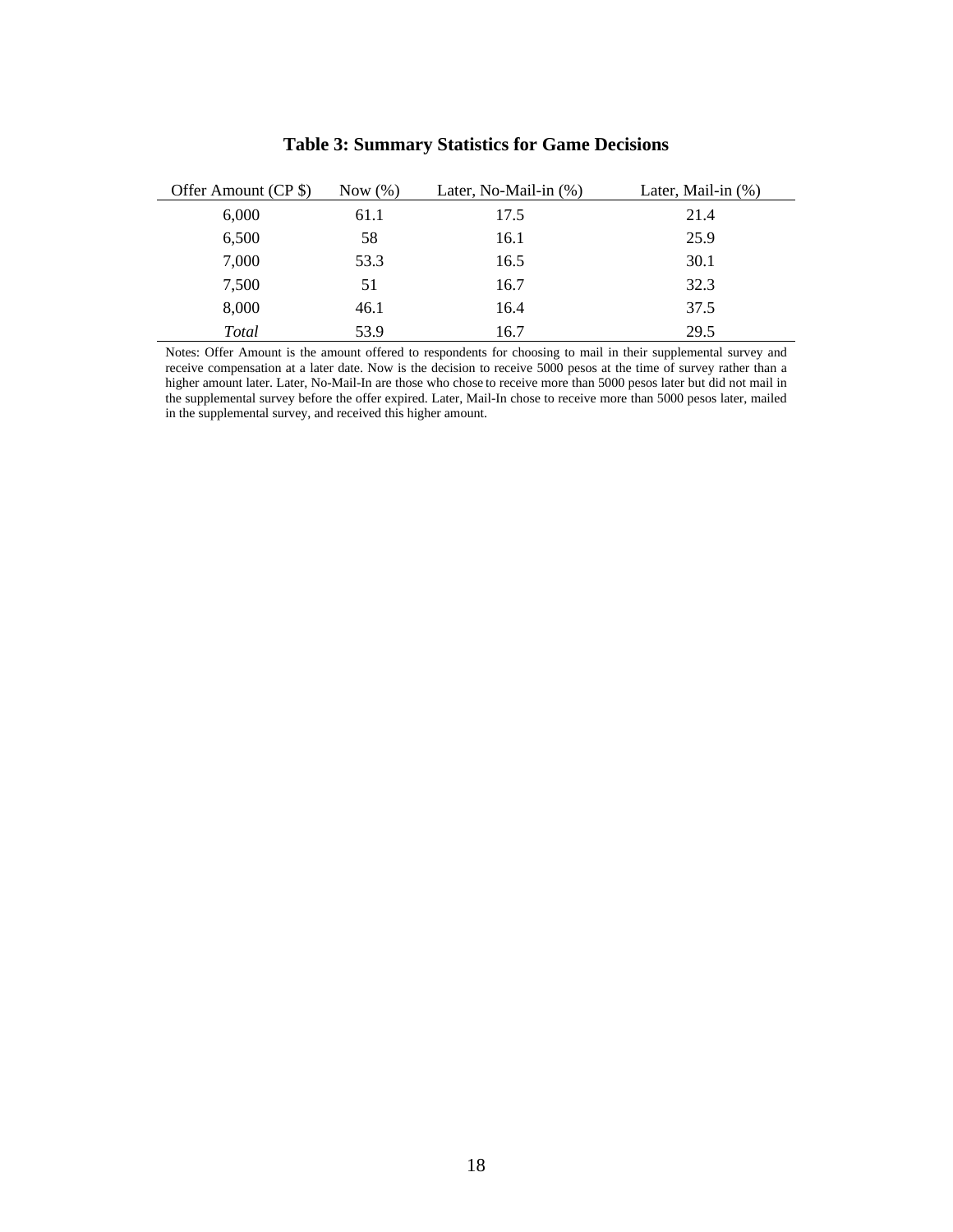|                                          |               | (1)              | (2)                         |
|------------------------------------------|---------------|------------------|-----------------------------|
|                                          |               | Now <sup>1</sup> | Later, Mailed $In2$         |
|                                          | Odds<br>Ratio | Std. Error       | Odds<br>Std. Error<br>Ratio |
| Wage Quartile $13$                       | 0.925         | (0.0714)         | 1.220<br>(0.148)            |
| Wage Quartile 2                          | 0.879         | (0.0743)         | (0.144)<br>1.121            |
| Wage Quartile 3                          | 0.907         | (0.0771)         | $1.261*$<br>(0.162)         |
| Wage Quartile 4                          | $0.780***$    | (0.0726)         | (0.108)<br>0.822            |
| Age Quartile $2^4$                       | 0.984         | (0.0639)         | 1.215**<br>(0.117)          |
| Age Quartile 3                           | 1.040         | (0.0705)         | (0.113)<br>1.122            |
| Age Quartile 4                           | 1.115         | (0.0884)         | (0.143)<br>1.170            |
| Educ.-Basic Complete <sup>5</sup>        | 0.842         | (0.155)          | 1.540<br>(0.463)            |
| Educ.-Basic Incomplete                   | 0.835         | (0.150)          | (0.469)<br>1.594            |
| Educ.-Middle Complete                    | 0.757         | (0.139)          | (0.439)<br>1.465            |
| Educ.-Middle Incomplete                  | 0.780         | (0.143)          | 1.750*<br>(0.524)           |
| Educ.-Technical                          | $0.617***$    | (0.114)          | 1.564<br>(0.469)            |
| Educ.-University Complete                | 0.598**       | (0.125)          | (0.518)<br>1.582            |
| Educ.- University Incomplete             | $0.471***$    | (0.0971)         | (0.464)<br>1.441            |
| Financial Literacy Score <sup>6</sup>    | $0.972*$      | (0.0165)         | 0.980<br>(0.0247)           |
| Currently Unemployed <sup>7</sup>        | 1.005         | (0.118)          | (0.266)<br>1.487**          |
| Fraction of time Unemployed <sup>8</sup> | $1.003*$      | (0.00139)        | 1.001<br>(0.00218)          |
| Male <sup>9</sup>                        | 1.072         | (0.0550)         | 0.926<br>(0.0719)           |
| Retired <sup>10</sup>                    | 1.097         | (0.107)          | (0.165)<br>1.049            |
| Married <sup>11</sup>                    | $0.860***$    | (0.0410)         | (0.0677)<br>0.930           |
| Amount Offered 6500 pesos <sup>12</sup>  | 0.838**       | (0.0611)         | (0.146)<br>1.274**          |
| Amount Offered 7000 pesos                | $0.679***$    | (0.0491)         | (0.166)<br>1.481***         |
| Amount Offered 7500 pesos                | $0.640***$    | (0.0463)         | 1.594***<br>(0.178)         |
| Amount Offered 8000 pesos                | $0.519***$    | (0.0376)         | 1.818***<br>(0.201)         |
| Observations                             | 8095          |                  | 3755                        |
| Mean of Dependent Variable               | 0.536         |                  | 0.64                        |

**Table 4: Factors Affecting Game Decision-making** 

Notes: Estimates from logit regressions. Asterisks indicate significance (\*=.10, \*\*=.05, \*\*\*=.01). <sup>1</sup>Indicator for choosing to receive 5000 pesos at the time of survey rather than a higher amount later. <sup>2</sup>Indicator for choosing to receive more than 5000 pesos later and mailing in the supplemental survey and receiving this higher amount; sample is limited to respondents who chose to receive the higher amount later. <sup>3</sup>Dummy variables for wage quartile given the participant has a wage; respondents with no wage at the time of survey are given a wage quartile of 0 and make up the omitted group. <sup>4</sup>Dummy variables for age quartile. <sup>5</sup>Dummy variables for highest education level attained. "Incomplete" means either that the schooling was not completed or that it is currently in progress. 6Number of questions answered correctly out of a set of 6 questions designed to measure financial literacy. <sup>7</sup>Indicator for being currently unemployed at the time of survey. <sup>8</sup>Fraction of time the respondent was unemployed between Jan 2006 and the time of survey. <sup>9</sup>Indicator for whether the respondent is male. <sup>10</sup>Indicator for whether the respondent is retired. <sup>11</sup>Indicator for whether the respondent is married. <sup>12</sup>Dummy variables for the amount offered to participants for choosing to mail in their supplemental survey and receive compensation at a later date. Dummy variables for each of the Big Five personality traits are also included in both specifications. These are indicator variables that take a value of 1 if the respondent scores more than a standard deviation above the mean for the trait.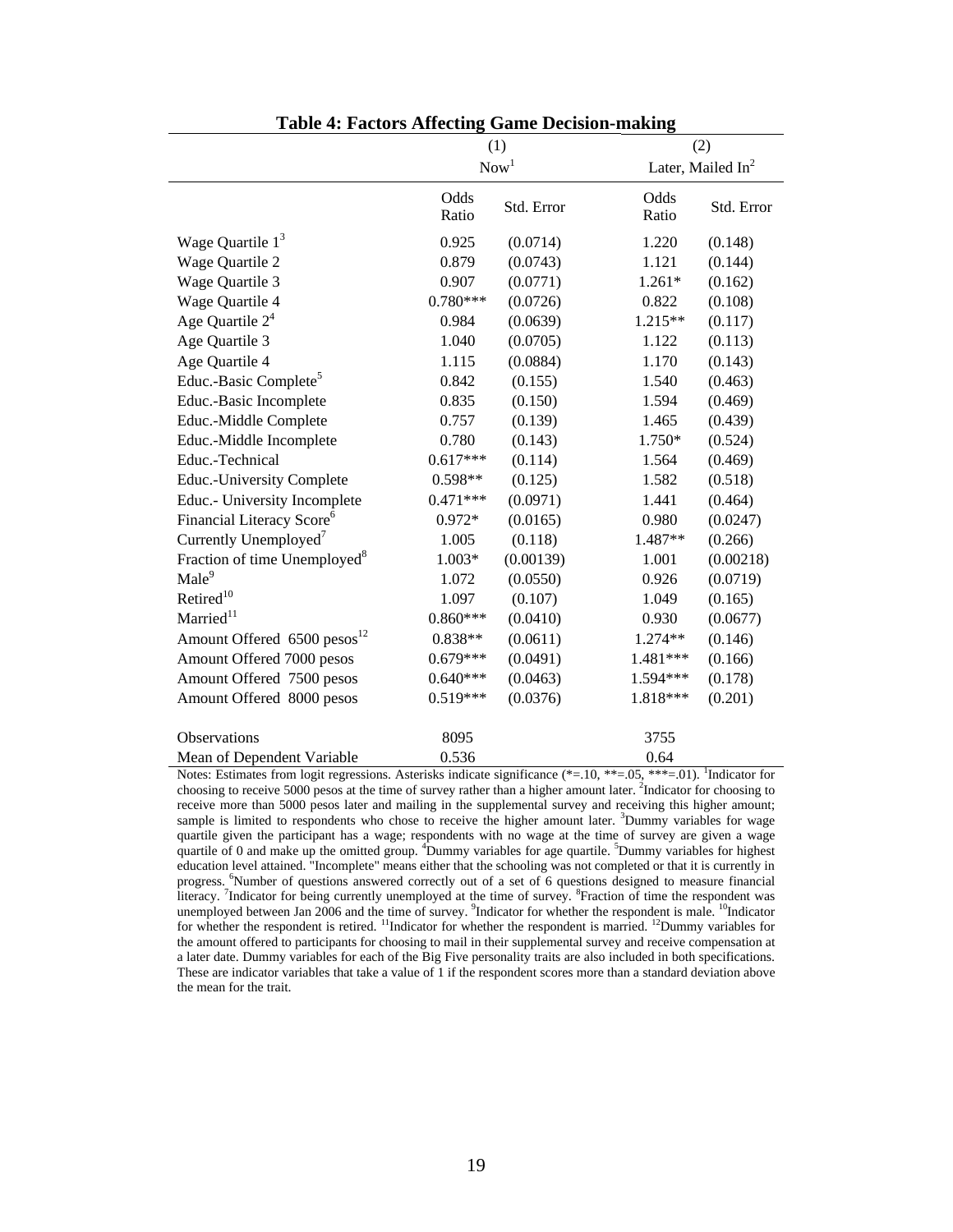|                                          | (1)                            |               | (2)                        |               |
|------------------------------------------|--------------------------------|---------------|----------------------------|---------------|
|                                          | Voluntary Pension <sup>1</sup> |               | Total Savings <sup>2</sup> |               |
|                                          | <b>Odds Ratio</b>              | Std.<br>Error | Coefficient                | Std.<br>Error |
| Now <sup>3</sup>                         | $0.759*$                       | (0.124)       | $-7832***$                 | (2765)        |
| Later, Mailed In <sup>4</sup>            | 1.088                          | (0.180)       | $-1215$                    | (2951)        |
| Wage Quartile $15$                       | 2.983***                       | (1.157)       | 3111                       | (3507)        |
| Wage Quartile 2                          | 5.572***                       | (2.048)       | 5227                       | (3757)        |
| Wage Quartile 3                          | 6.938***                       | (2.482)       | 10901***                   | (3704)        |
| Wage Quartile 4                          | 15.11***                       | (5.330)       | 13903***                   | (3965)        |
| Age Quartile $2^6$                       | 1.166                          | (0.186)       | $-7140***$                 | (2709)        |
| Age Quartile 3                           | 1.606***                       | (0.260)       | $-5276*$                   | (2867)        |
| Age Quartile 4                           | 0.674                          | (0.191)       | $-17415***$                | (3649)        |
| Educ.-Basic Complete <sup>7</sup>        | 0.536                          | (0.574)       | 6963                       | (9629)        |
| Educ.-Basic Incomplete                   | 0.587                          | (0.622)       | 2131                       | (9470)        |
| Educ.-Middle Complete                    | 1.734                          | (1.785)       | 16019*                     | (9542)        |
| Educ.-Middle Incomplete                  | 1.115                          | (1.156)       | 3387                       | (9585)        |
| Educ.-Technical                          | 1.824                          | (1.878)       | 14908                      | (9567)        |
| <b>Educ.-University Complete</b>         | 2.389                          | (2.490)       | 24911**                    | (10251)       |
| Educ.- University Incomplete             | 2.189                          | (2.282)       | 13085                      | (10267)       |
| Financial Literacy Score <sup>8</sup>    | 1.035                          | (0.0460)      | 2929***                    | (736.7)       |
| Currently Unemployed                     | 5.686***                       | (2.519)       | 631.4                      | (5165)        |
| Fraction of time Unemployed <sup>9</sup> | 0.992*                         | (0.00475)     | $-2.847$                   | (60.18)       |
| Male                                     | 0.965                          | (0.130)       | $-3922*$                   | (2254)        |
| Retired                                  | 0.829                          | (0.663)       | 1459                       | (4948)        |
| Married                                  | 1.082                          | (0.143)       | 843.3                      | (2113)        |
| Observations                             | 8095                           |               | 7675                       |               |
| Mean of Dependent Variable               | 0.037                          |               | 897.429                    |               |

### **Table 5: How Financial Literacy and Impatience Correlates with Any Voluntary Pension Saving and Total Saving**

Notes: Estimates from a logit regression for having made voluntary pension contributions and a tobit regression for total savings. Asterisks indicate significance  $(*=10, **=0.05, ***=01)$ . <sup>1</sup>Indicator for having made voluntary pension savings between Jan. 2006 and the time of survey. <sup>2</sup>Total amount of savings and investments in 1000s of pesos.<sup>3</sup>Indicator for choosing to receive 5000 pesos at the time of survey rather than a higher amount later. <sup>4</sup>Indicator for choosing to receive more than 5000 pesos later and mailing in the supplemental survey and receiving this higher amount. <sup>5</sup>Dummy variables for wage quartile given the participant has a wage; respondents with no wage at the time of survey make up the omitted group. <sup>6</sup>Dummy variables for age quartile. <sup>7</sup>Dummy variables for highest education level attained. <sup>8</sup>Number of questions answered correctly out of a set of 6 questions designed to measure financial literacy. <sup>9</sup>Fraction of time the respondent was unemployed between Jan 2006 and the time of survey. Dummy variables for the amount offered to participants for choosing the Later option and dummy variables for scoring over a std. deviation above the mean for a Big Five personality trait are also included in all specifications.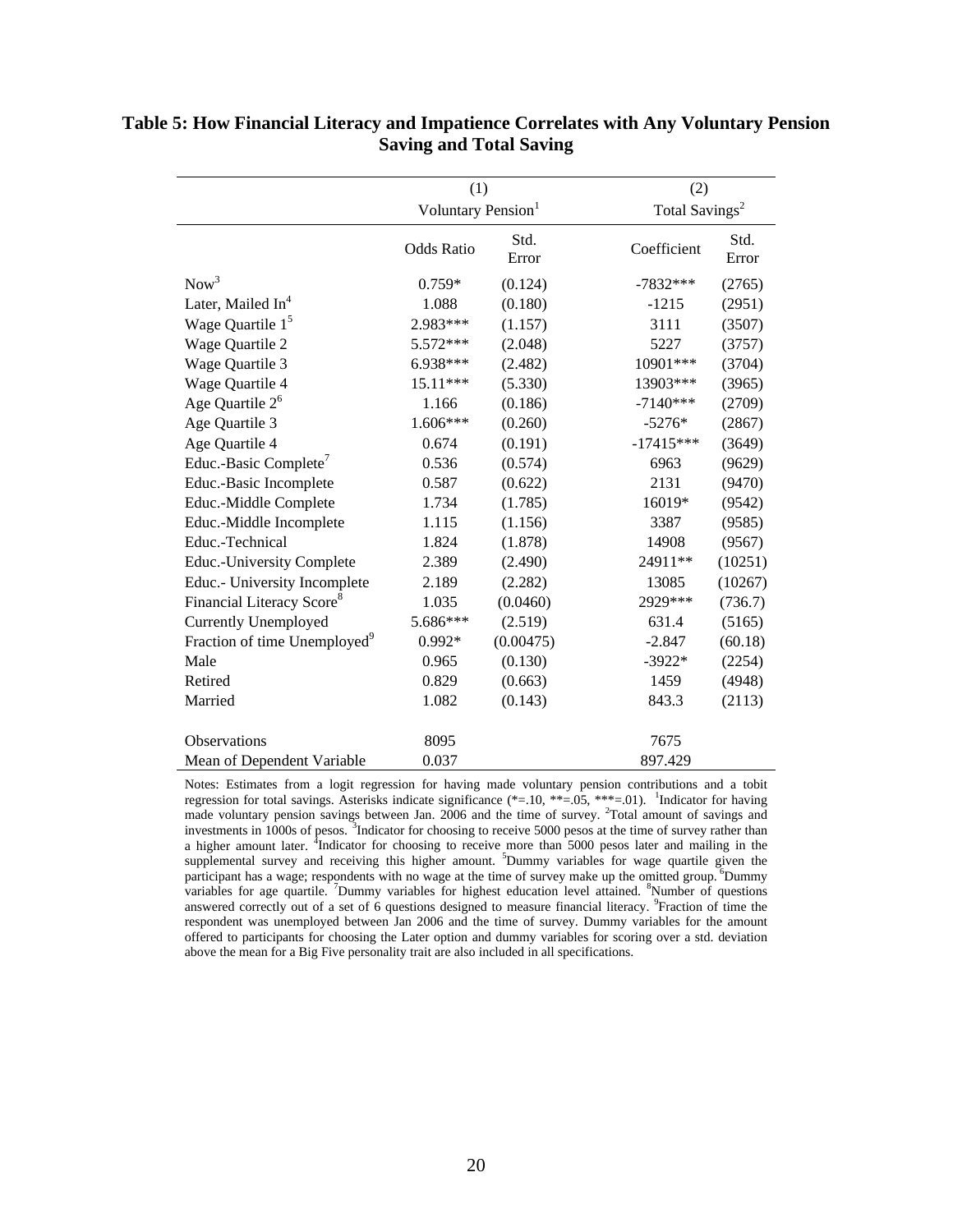|                                           |            | (1)                    |           | (2)                             | (3)                        |          |            | (4)                               | (5)                   |          |
|-------------------------------------------|------------|------------------------|-----------|---------------------------------|----------------------------|----------|------------|-----------------------------------|-----------------------|----------|
|                                           |            | Pap Smear <sup>1</sup> |           | Breast Examination <sup>2</sup> | Prostate Exam <sup>3</sup> |          |            | General Consultation <sup>4</sup> | Exercise <sup>5</sup> |          |
|                                           | Odds       | Std.                   | Odds      | Std.                            | Odds                       | Std.     | Odds       |                                   | Odds                  | Std.     |
|                                           | Ratio      | Error                  | Ratio     | Error                           | Ratio                      | Error    | Ratio      | Std. Error                        | Ratio                 | Error    |
| Now <sup>6</sup>                          | $0.651***$ | (0.107)                | $0.783**$ | (0.0782)                        | 1.016                      | (0.153)  | 1.014      | (0.0659)                          | 0.948                 | (0.0786) |
| Later, Mailed In                          | 0.814      | (0.144)                | 0.961     | (0.103)                         | 0.950                      | (0.160)  | $1.164**$  | (0.0819)                          | 0.972                 | (0.0872) |
| Wage Quartile $18$                        | 0.938      | (0.171)                | 0.886     | (0.0899)                        | $0.589**$                  | (0.132)  | $0.846**$  | (0.0655)                          | 1.011                 | (0.110)  |
| Wage Quartile 2                           | $0.656**$  | (0.128)                | 1.150     | (0.139)                         | $0.653*$                   | (0.149)  | $0.769***$ | (0.0660)                          | 0.944                 | (0.108)  |
| Wage Quartile 3                           | 0.815      | (0.166)                | 0.873     | (0.115)                         | 0.839                      | (0.181)  | 0.911      | (0.0780)                          | 0.878                 | (0.0987) |
| Wage Quartile 4                           | 1.092      | (0.258)                | 0.916     | (0.141)                         | 1.731**                    | (0.384)  | 0.860      | (0.0804)                          | 0.933                 | (0.109)  |
| Age Quartile $2^9$                        | 1.275      | (0.217)                | 1.332***  | (0.118)                         |                            |          | 1.059      | (0.0703)                          | $0.701***$            | (0.0568) |
| Age Quartile 3                            |            |                        | 1.149     | (0.108)                         | $0.521***$                 | (0.0680) | 1.312***   | (0.0903)                          | $0.636***$            | (0.0553) |
| Age Quartile 4                            |            |                        | 1.377     | (0.353)                         |                            |          | $1.767***$ | (0.141)                           | $0.555***$            | (0.0598) |
| Educ.-Basic Complete <sup>10</sup>        |            |                        | $2.633*$  | (1.302)                         | 0.917                      | (0.282)  | 1.061      | (0.188)                           | 3.519***              | (1.513)  |
| Educ.-Basic Incomplete                    | 0.898      | (0.282)                | 2.146     | (1.054)                         | 0.675                      | (0.201)  | 1.075      | (0.186)                           | $2.865**$             | (1.225)  |
| Educ.-Middle Complete                     | 0.913      | (0.220)                | 2.599*    | (1.272)                         | 1.594                      | (0.509)  | 1.040      | (0.184)                           | 4.675***              | (1.998)  |
| Educ.-Middle Incomplete                   | 1.222      | (0.344)                | $3.025**$ | (1.486)                         | 0.816                      | (0.256)  | 1.064      | (0.188)                           | 4.002***              | (1.713)  |
| Educ.-Technical                           | 1.096      | (0.260)                | 2.937**   | (1.439)                         | 1.099                      | (0.355)  | 1.119      | (0.198)                           | 5.281***              | (2.257)  |
| <b>Educ.-University Complete</b>          | 0.823      | (0.249)                | 3.087**   | (1.582)                         | 2.631**                    | (1.048)  | 1.191      | (0.238)                           | 8.210***              | (3.599)  |
| Educ.- University Incomplete              | 0.824      | (0.255)                | 2.889**   | (1.475)                         | 1.954*                     | (0.750)  | 1.403*     | (0.278)                           | 7.441 ***             | (3.255)  |
| <b>Currently Unemployed</b>               | $0.517**$  | (0.133)                | 0.901     | (0.153)                         | 1.029                      | (0.317)  | 0.866      | (0.102)                           | 0.819                 | (0.126)  |
| Fraction of time Unemployed <sup>11</sup> | 1.005      | (0.00291)              | 1.001     | (0.00192)                       | 0.994                      | (0.0040) | 1.000      | (0.0014)                          | $1.003*$              | (0.0018) |
| Male                                      |            |                        |           |                                 |                            |          | $0.527***$ | (0.0273)                          | 2.287***              | (0.155)  |
| Retired                                   |            |                        | $4.050**$ | (2.655)                         | 1.499**                    | (0.271)  | $1.213**$  | (0.118)                           | 0.880                 | (0.131)  |
| Married                                   | $1.647***$ | (0.209)                | 1.125     | (0.0832)                        | 1.588***                   | (0.200)  | $1.201***$ | (0.0580)                          | 0.956                 | (0.0607) |
| <b>Observations</b>                       | 1312       |                        | 3279      |                                 | 1714                       |          | 8082       |                                   | 8095                  |          |
| Mean of Dependent Variable                | 0.616      |                        | 0.507     |                                 | 0.373                      |          | 0.458      |                                   | 0.178                 |          |

### **Table 6: How Game Behaviors Covary with Preventative Health Behaviors**

Notes: Estimates from logit regressions. Asterisks indicate significance  $(*=10, **=05, **=-01)$ . Indicator for having had a Pap Smear in the last two years; sample limited to women 40 & under. <sup>2</sup>Indicator for practicing regular breast self-examination; sample limited to women 60 & under. <sup>3</sup>Indicator for having had a prostate exam in the last two years; sample limited to men 50 & older. <sup>4</sup>Indicator for having visited the doctor for a general consultation in the last two years. <sup>5</sup>Indicator for exercising more than once a week. <sup>6</sup>Indicator for choosing to receive 5000 pesos at the time of survey rather than a higher amount later. <sup>7</sup>Indicator for choosing to receive more than 5000 pesos later and mailing in the supplemental survey and receiving this higher amount. <sup>8</sup>Dummy variables for wage quartile given the participant has a wage; respondents with no wage at the time of survey make up the omitted group. Dummy variables for age quartile. <sup>10</sup>Dummy variables for highest education level attained.<sup>11</sup>Fraction of time the respondent was unemployed between Jan 2006 and the time of survey. Dummy variables for the amount offered to participants for choosing the Later option and dummy variables for scoring over a std. deviation above the mean for a Big Five personality trait are also included in all specifications.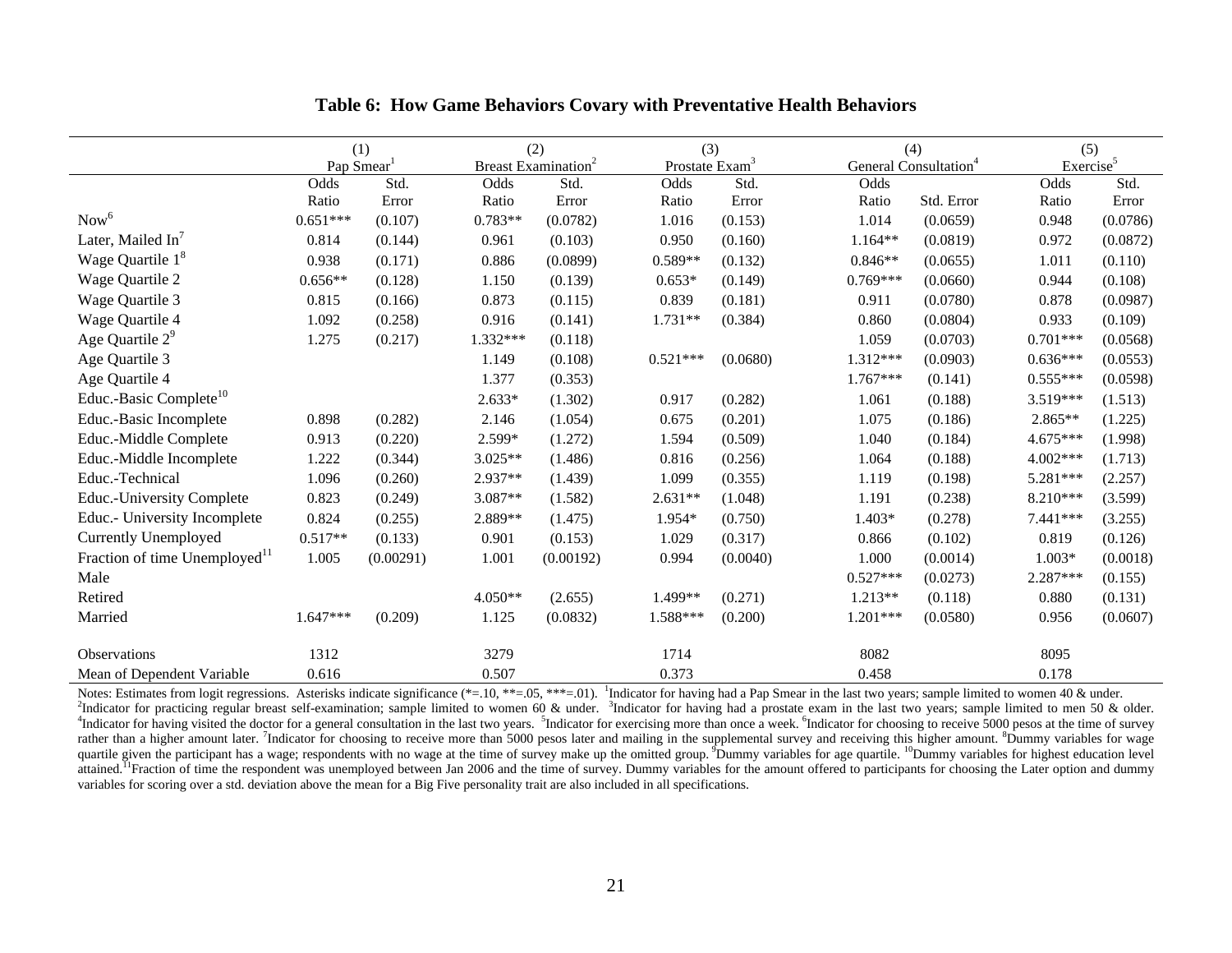|                                          | (1)           |                | (2)                |            | (3)                  |            |  |
|------------------------------------------|---------------|----------------|--------------------|------------|----------------------|------------|--|
|                                          |               | Overweight $1$ | Overweight - Males |            | Overweight - Females |            |  |
|                                          | Odds<br>Ratio | Std. Error     | <b>Odds Ratio</b>  | Std. Error | <b>Odds Ratio</b>    | Std. Error |  |
| Now <sup>2</sup>                         | 0.910         | (0.0626)       | 1.018              | (0.101)    | $0.800**$            | (0.0783)   |  |
| Later, Mailed In <sup>3</sup>            | 0.901         | (0.0671)       | 0.948              | (0.102)    | $0.834*$             | (0.0878)   |  |
| Wage Quartile $14$                       | 1.059         | (0.0886)       | 1.326*             | (0.218)    | 1.098                | (0.113)    |  |
| Wage Quartile 2                          | 0.926         | (0.0830)       | 1.117              | (0.178)    | 1.081                | (0.133)    |  |
| Wage Quartile 3                          | 0.956         | (0.0860)       | 1.256              | (0.197)    | 0.821                | (0.108)    |  |
| Wage Quartile 4                          | 1.237**       | (0.122)        | $1.521**$          | (0.249)    | 0.972                | (0.148)    |  |
| Age Quartile $2^5$                       | $1.381***$    | (0.0936)       | 1.176              | (0.121)    | 1.585***             | (0.147)    |  |
| Age Quartile 3                           | 1.508***      | (0.108)        | 1.147              | (0.124)    | 1.853***             | (0.183)    |  |
| Age Quartile 4                           | 1.354***      | (0.114)        | 1.045              | (0.132)    | $1.681***$           | (0.198)    |  |
| Educ.-Basic Complete <sup>6</sup>        | 0.944         | (0.198)        | 1.059              | (0.305)    | 0.816                | (0.265)    |  |
| Educ.-Basic Incomplete                   | 0.823         | (0.168)        | 0.982              | (0.278)    | 0.645                | (0.204)    |  |
| Educ.-Middle Complete                    | $0.706*$      | (0.146)        | 1.291              | (0.373)    | $0.368***$           | (0.117)    |  |
| Educ.-Middle Incomplete                  | 0.780         | (0.162)        | 1.006              | (0.290)    | $0.539*$             | (0.172)    |  |
| Educ.-Technical                          | 0.719         | (0.149)        | 1.270              | (0.367)    | $0.402***$           | (0.128)    |  |
| <b>Educ.-University Complete</b>         | $0.469***$    | (0.107)        | 0.927              | (0.294)    | $0.277***$           | (0.0968)   |  |
| Educ.- University Incomplete             | $0.524***$    | (0.119)        | 0.958              | (0.300)    | $0.288***$           | (0.100)    |  |
| <b>Currently Unemployed</b>              | 0.887         | (0.109)        | 1.046              | (0.205)    | 0.949                | (0.166)    |  |
| Fraction of time Unemployed <sup>7</sup> | 1.000         | (0.00144)      | 0.998              | (0.00223)  | 1.000                | (0.00198)  |  |
| Male                                     | 1.093*        | (0.0590)       |                    |            |                      |            |  |
| Retired                                  | $0.827*$      | (0.0870)       | 1.100              | (0.187)    | $0.780*$             | (0.117)    |  |
| Married                                  | 1.392***      | (0.0704)       | $1.639***$         | (0.126)    | 1.295***             | (0.0913)   |  |
| <b>Observations</b>                      | 7579          |                | 3620               |            | 3959                 |            |  |
| Mean of Overweight                       | 0.627         |                | 0.644              |            | 0.611                |            |  |

### **Table 7: How Game Behavior Covaries with Overweight**

Notes: Estimates from logit regressions. Asterisks indicate significance  $(*=10, **=05, **=01)$ . <sup>1</sup>Indicator for a Body Mass Index (BMI) in the range classified as either overweight or obese; BMI is calculated from respondent reported weight and height. <sup>2</sup>Indicator for choosing to receive 5000 pesos at the time of survey rather than a higher amount later. <sup>3</sup>Indicator for choosing to receive more than 5000 pesos later and mailing in the supplemental survey and receiving this higher amount. <sup>4</sup>Dummy variables for wage quartile given the participant has a wage; respondents with no wage at the time of survey make up the omitted group. <sup>5</sup>Dummy variables for age quartile. <sup>6</sup>Dummy variables for highest education level attained. <sup>7</sup>Fraction of time the respondent was unemployed between Jan 2006 and the time of survey. Dummy variables for the amount offered to participants for choosing the Later option and dummy variables for scoring over a std. deviation above the mean for a Big Five personality trait are also included in all specifications.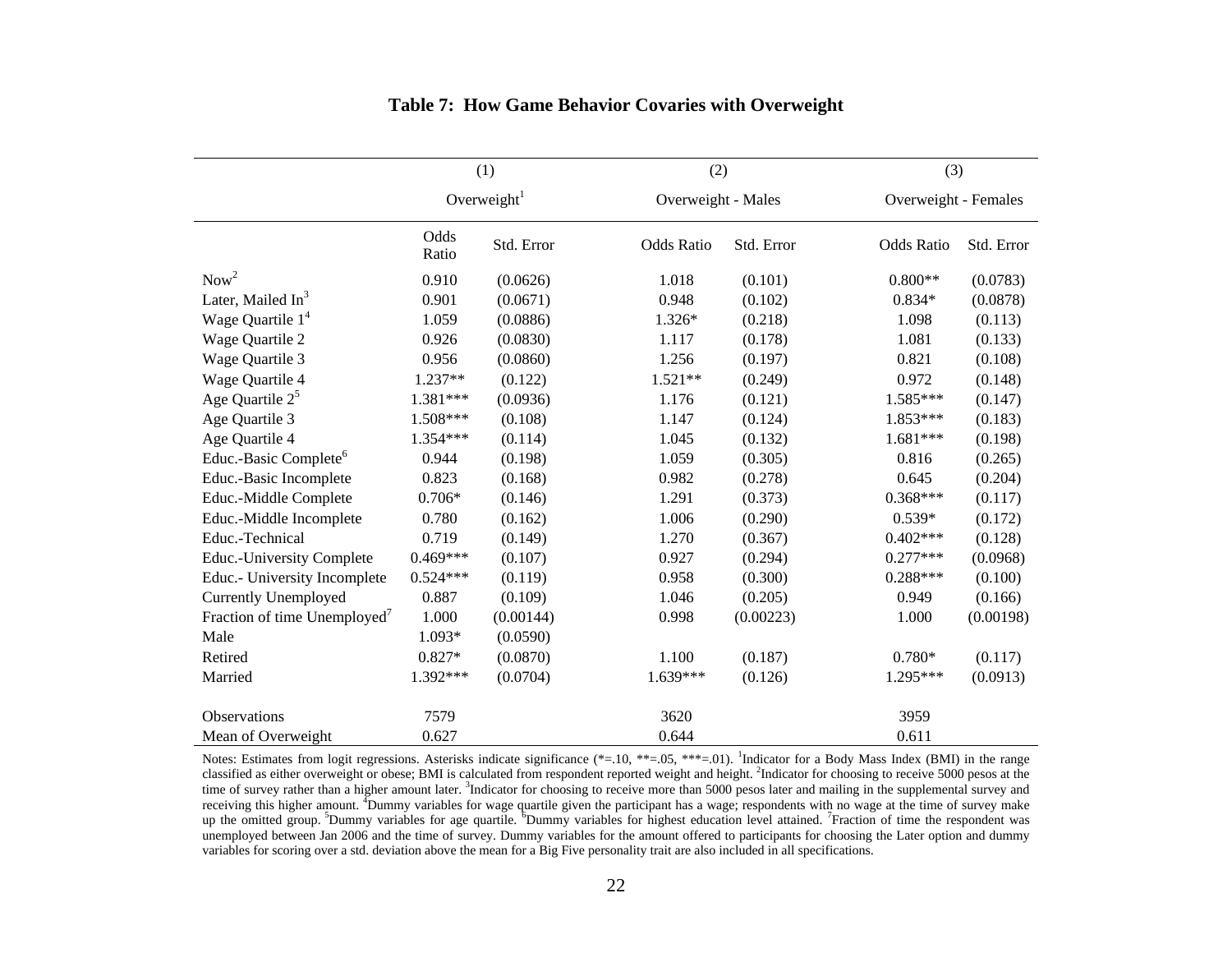| Ranked<br>Lowest-Cost<br><b>AFP Best</b> | Saw<br>Gains<br>Sheet<br>(96) | Age<br>(Yrs) | Male<br>$(\%)$ | More than<br>Secondary Educ.<br>$(\%)$ | Avg. Monthly<br>Income <sup>1</sup> (CP\$) | Any<br>Savings <sup>2</sup><br>(% ) | Obs. <sup>3</sup> |
|------------------------------------------|-------------------------------|--------------|----------------|----------------------------------------|--------------------------------------------|-------------------------------------|-------------------|
| No                                       | 48                            | 45           | 54             | 32                                     | 297,491                                    | 28                                  | 4,923             |
| Yes                                      | 53                            | 46           | 54             | 41                                     | 371,975                                    | 29                                  | 3,691             |
| Total                                    | 50                            | 45           | 54             | 36                                     | 329,873                                    | 28                                  | 8,614             |

## **Table 8. Factors Associated with Respondent Ranking Lowest-Cost AFP as Best**  (AFP Participants)

Notes: <sup>1</sup>Average monthly income calculation excludes those with zero income. <sup>2</sup>Statistic created from question D27 in the EPS. Interviewees have savings if they respond that they have any of the following: (1) Savings for a Home (at a bank), (2) AVF Savings (Housing Fund Admin.), (3) Voluntary Pension Savings, (4) Account 2 AFP Savings, (5) Bank Savings Account, (6) Term Deposits, (7) Mutual Fund Investments, (8) Company Shares or Bonds, (9) Third Party Loans, (10) Other Savings (Cash, Dollars, "Polla", etc.). <sup>3</sup> Total is less than 9,671 (all self-identified AFP holders) because some interviewees do not receive the experiment.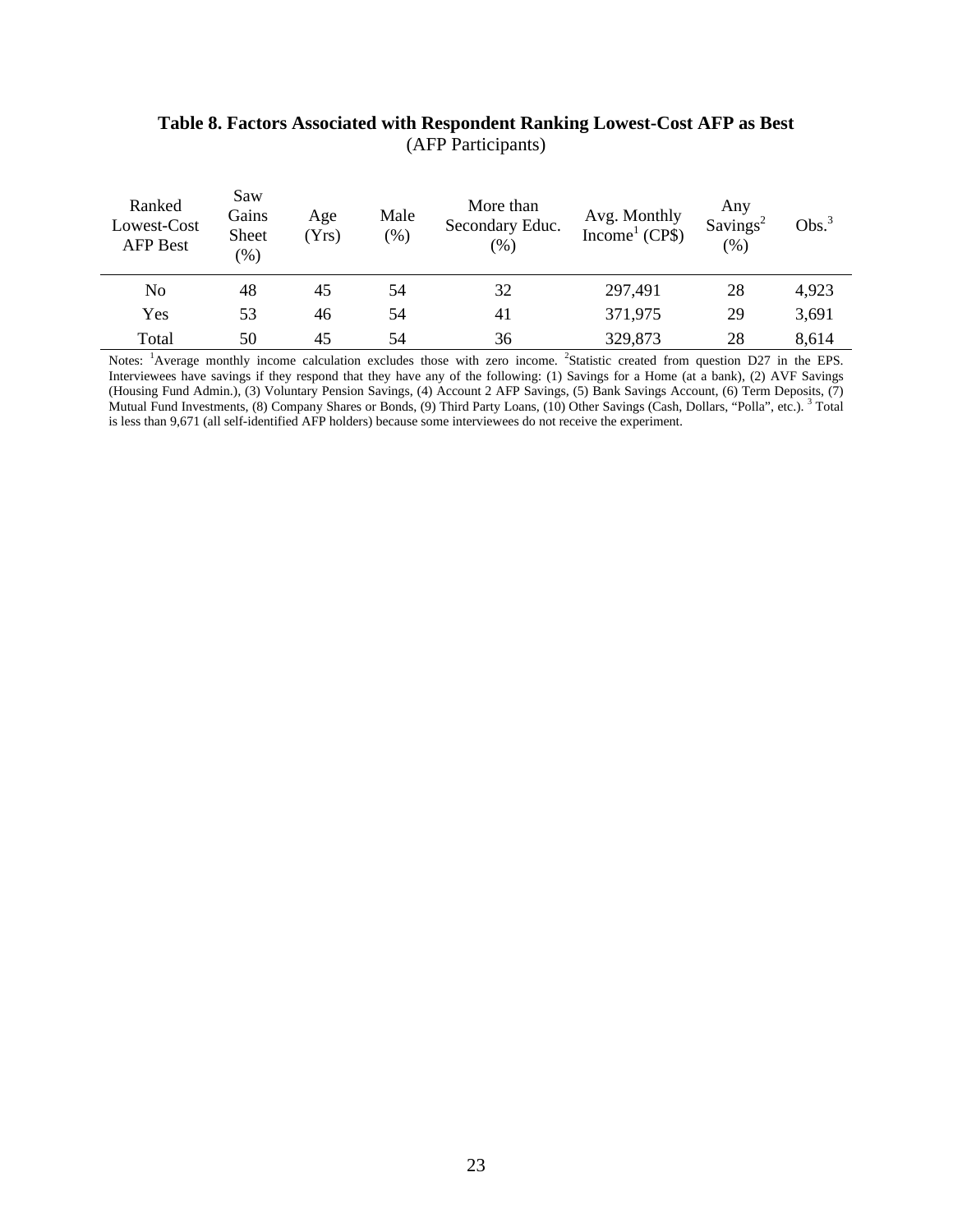| Table 9. Logit Analysis of Factors Associated with Respondent Ranking Lowest-Cost                                       |  |  |  |  |  |
|-------------------------------------------------------------------------------------------------------------------------|--|--|--|--|--|
| <b>AFP</b> as Best (Odds Ratios Reported)                                                                               |  |  |  |  |  |
|                                                                                                                         |  |  |  |  |  |
| $\mathbf{D}$ , $\mathbf{D}$ , $\mathbf{D}$ , , $\mathbf{D}$ , $\mathbf{D}$ , $\mathbf{D}$ , $\mathbf{D}$ , $\mathbf{D}$ |  |  |  |  |  |

| Saw Gains Sheet                         | $1.202***$ | 1.461***             | 1.419***            | 1.535***              | $1.679***$           |
|-----------------------------------------|------------|----------------------|---------------------|-----------------------|----------------------|
|                                         | (0.076)    | (0.172)              | (0.192)             | (0.213)               | (0.251)              |
| Age                                     | $1.087***$ | 1.088***             | 1.088***            | $1.087***$            | 1.087***             |
|                                         | (0.019)    | (0.019)              | (0.019)             | (0.019)               | (0.019)              |
| Age-squared                             | $0.999***$ | 0.999***             | 0.999***            | 0.999***              | 0.999***             |
|                                         | (0.0002)   | (0.0002)             | (0.0002)            | (0.0002)              | (0.0002)             |
| Male                                    | 0.957      | 0.956                | 0.957               | 0.958                 | 0.960                |
|                                         | (0.065)    | (0.065)              | (0.065)             | (0.065)               | (0.065)              |
| Married                                 | 0.946      | 0.946                | 0.946               | 0.948                 | 0.947                |
|                                         | (0.064)    | (0.064)              | (0.064)             | (0.064)               | (0.064)              |
| At least 1 type of Savings <sup>1</sup> | 0.887*     | $0.883*$             | $0.884*$            | $0.881*$              | $0.882*$             |
|                                         | (0.063)    | (0.062)              | (0.063)             | (0.062)               | (0.062)              |
| Financial Literacy Score <sup>2</sup>   | $1.203***$ | $1.253***$           | $1.253***$          | $1.231***$            | $1.224***$           |
|                                         | (0.027)    | (0.039)              | (0.039)             | (0.039)               | (0.039)              |
| Now <sup>3</sup>                        | 0.925      | 0.925                | 0.900               | 0.911                 | 0.909                |
|                                         | (0.059)    | (0.059)              | (0.081)             | (0.082)               | (0.082)              |
| >Secondary Schooling                    | $1.255***$ | $1.256***$           | $1.256***$          | $1.503***$            | 1.466***             |
|                                         | (0.090)    | (0.090)              | (0.090)             | (0.148)               | (0.146)              |
| Above Median Income                     | $1.145*$   | 1.146*               | 1.147*              | 1.149*                | 1.285**              |
|                                         | (0.082)    | (0.082)              | (0.082)             | (0.082)               | (0.129)              |
| Financial Literacy * Saw Gains Sheet    |            | $0.920**$<br>(0.039) | $0.921*$<br>(0.039) | 0.954<br>(0.042)      | 0.965<br>(0.043)     |
| Chose Now * Saw Gains Sheet             |            |                      | 1.057<br>(0.134)    | 1.031<br>(0.131)      | 1.031<br>(0.131)     |
| >Secondary Schooling * Saw Gains Sheet  |            |                      |                     | $0.699***$<br>(0.094) | $0.737**$<br>(0.102) |
| Above Median Income * Saw Gains Sheet   |            |                      |                     |                       | 0.801<br>(0.111)     |
| Observations <sup>4</sup>               | 4282       | 4282                 | 4282                | 4282                  | 4282                 |

*Dependent. Var: Respondent Ranked Lowest-Cost AFP Best*

Notes: Standard errors in parentheses. Asterisks indicate significance (\*=.10, \*\*=.05, \*\*\*=.01). <sup>1</sup>Indicator created from Question D27 in the EPS. Interviewees have savings if they respond they have any of the following: (1) Savings for a Home (at a bank), (2) AVF Savings (Housing Fund Admin.), (3) Voluntary Pension Savings, (4) Account 2 AFP Savings, (5) Bank Savings Account, (6) Term Deposits, (7) Mutual Fund Investments, (8) Company Shares or Bonds, (9) Third Party Loans, (10) Other Savings (Cash, Dollars, "Polla", etc.). <sup>2</sup>Number of questions answered correctly out of a set of 6 questions designed to measure financial literacy. <sup>3</sup>Indicator for choosing to receive 5000 pesos at the time of survey rather than a higher amount later. <sup>4</sup>Observations are only for individuals who have all demographic responses nonmissing and are AFP members that received both experiments.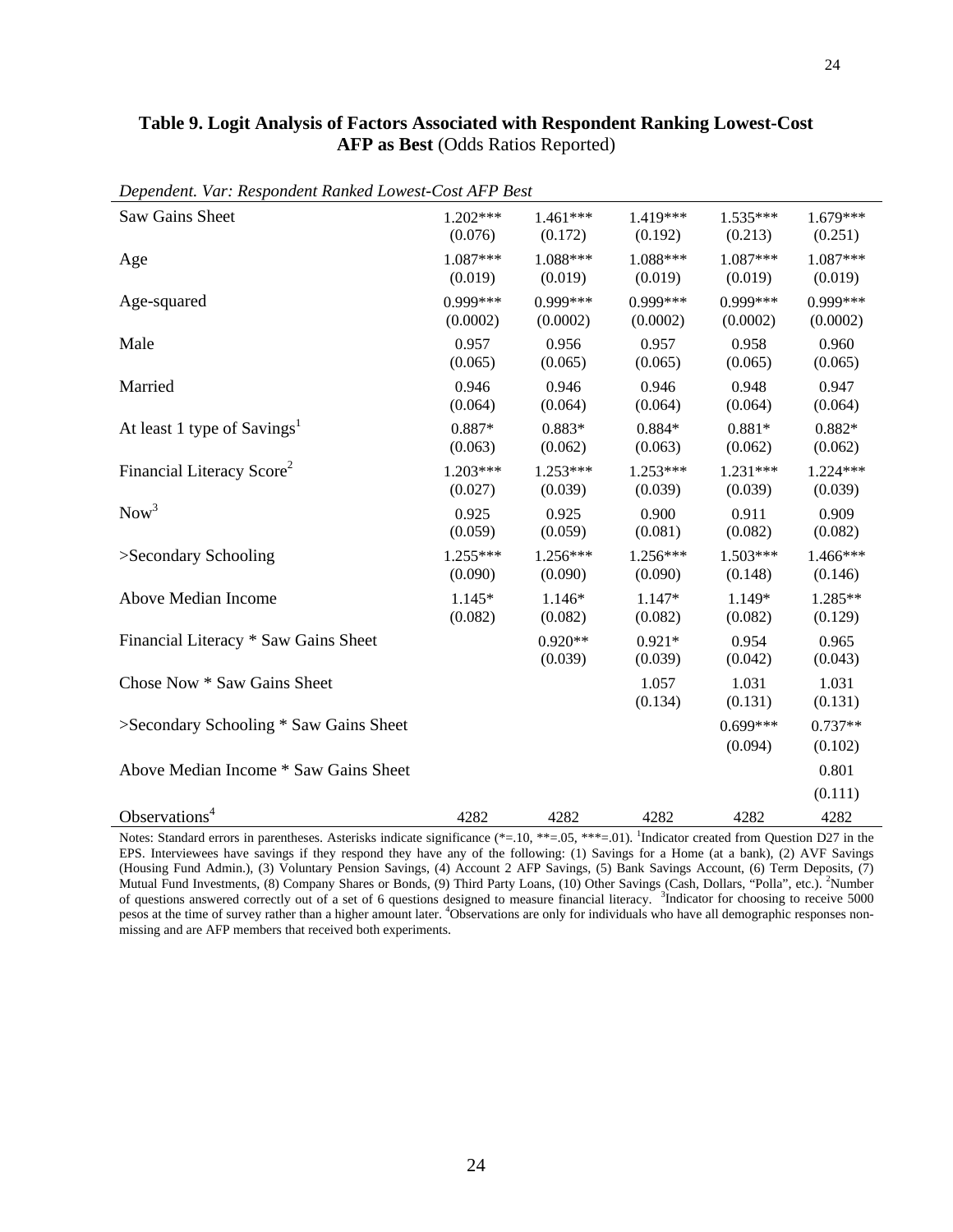### **Example Sheets from Fee Framing Experiment AP PPENDIX**

### **Example 1: Fees framed as a loss versus the AFP with best net returns**

#### 1747785

iÍ



Suponga que su mejor amigo, Juan, está considerando cuál AFP elegir. Juan le ha pedido su consejo sobre cómo hacer su elección. Usted tiene un cuadro con información oficial que irdica la diferencia entre los montos en pesos entre cada AFP y la AFP que obtuvo la mayor rentabilidad para una persona como usted después de 1 año de cotizaciones. Este cuadro es útil .<br>para elegir una AFP que probablemente le dará la mayor cantidad de dinero

De acuerdo a la información presentada en el siguiente cuadro y a su conocimiento actual sobre las AFP, indique, en orden de importancia, las TRES MEJORES AFP que

le recomendaría a su amigo Juan. En la casilla en blanco a la izquierda del nombre de la AFP, escriba el número 1 para la mejor opción, el nímero 2 para la segunda mejor opción, y el número 3 para la tercera mejor opción.

| <b>Escriba</b><br>1, 2, 0, 3 | <b>AFP</b>       | Diferencia*<br>en pesos |  |
|------------------------------|------------------|-------------------------|--|
|                              | <b>CAPITAL</b>   | $-5246.099$             |  |
|                              | <b>CUPRUM</b>    | $-5125.606$             |  |
|                              | <b>HABITAT</b>   | \$0                     |  |
|                              | <b>PLANVITAL</b> | $-$1.337.026$           |  |
|                              | <b>PROVIDA</b>   | $-5418.246$             |  |

to ro necesariamente lo representa a used. En esta pro<br>que las rentabilidades pasadas se repitar en el futuro. este mon

#### ¿Cómo se puede contactar con una AFP? Es fácil.

Usted sólo tiene que llamar a la AFP que le gustaría contactar y ellos lo pueden ayudar con la nformación que necesite. A continuación se presentan los números de teléfono y las páginas web de las AFPs.



| AFP Capital (Bansander/Santa Maria) | http://www.ingcapital.cl/                      | 600 252 04 64 |
|-------------------------------------|------------------------------------------------|---------------|
| <b>AFP Cuprum</b>                   | http://www.cuprum.cl/webcuprum/                | 600 228 77 86 |
| <b>AFP Habitat</b>                  | http://www.afphabitat.cl/Afiliados/Default.asp | 600 220 20 00 |
| <b>AFP Planvital</b>                | http://www.planvital.d/webplanvital/           | 600 485 44 44 |
| <b>AFP Provida</b>                  | http://www.bbvaprovica.cl/Website/default.asp  | 600 201 01 50 |